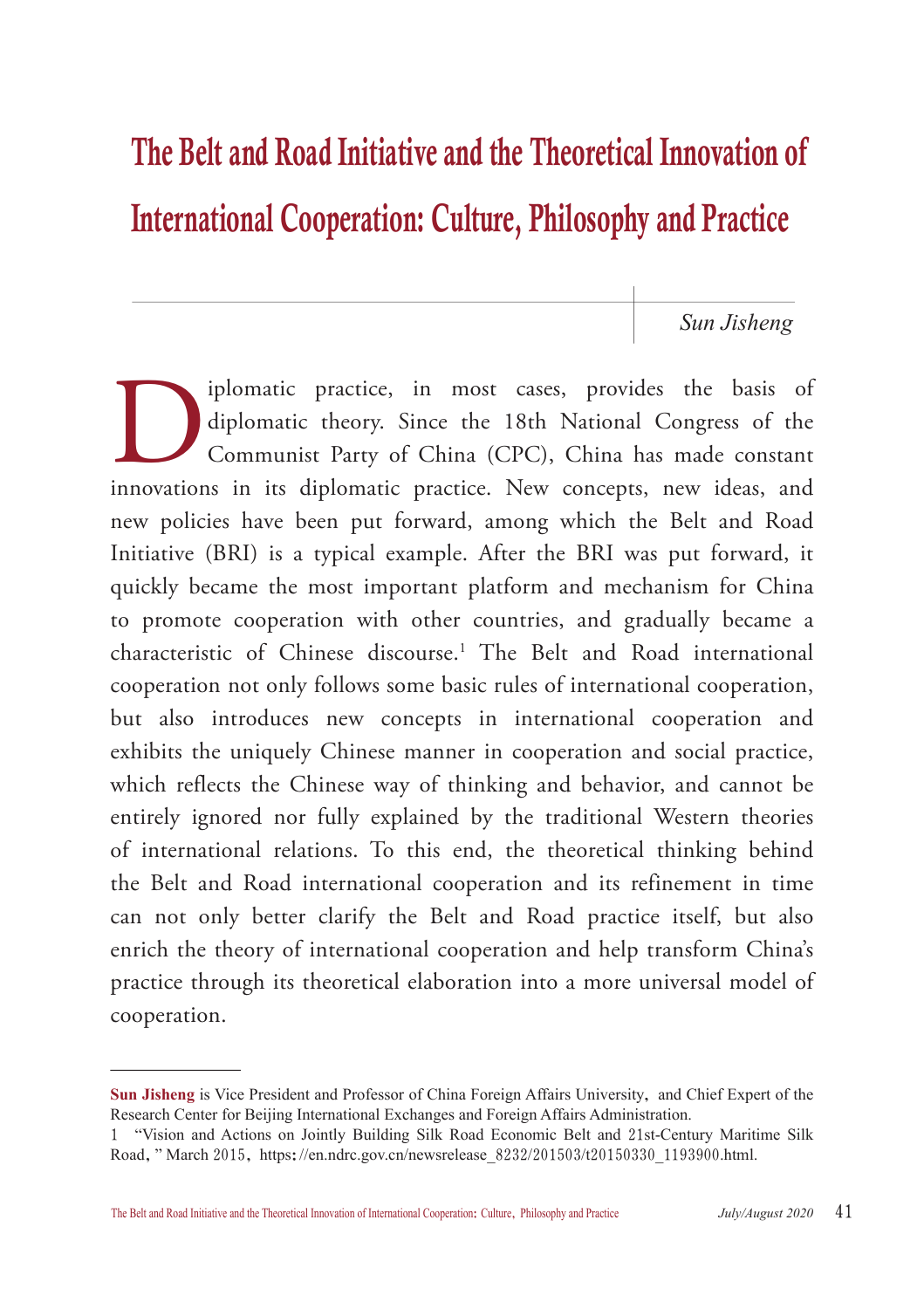## Three Main Factors Affecting the Development and Innovation of International Relations Theory

The theory of international cooperation has always been an important subset for international relations theory. Reviewing the overall development of the theory of international relations, we find that traditional culture concepts, diplomatic practices, and major changes in the world situation are the three key factors which have influenced the overall development of the theory of international relations and have introduced innovation in different schools of thought.

**First, traditional culture is an important resource for the development and innovation of international relations theories.** Culture is accumulated and formed in the history of a country, and reflected in the traditions and customs of the nations. It not only shapes ideas, norms, and habits, but also influences behavior and thinking. In this sense, the emergence and development of theories, on the one hand, is influenced by traditional culture, and on the other hand, reflects local characteristics and imprints the theories with local influence.

Culture is part of the social structure and shapes social habits. People's behavior and actions in most cases are habits without deliberate thinking. This is why, theoretically, there are both a logic of consequence and appropriateness,<sup>2</sup> and a logic of habit and practice.<sup>3</sup> In fact, both the logic of habit and the logic of practice reflect the influence of culture. Culture directly shapes the background knowledge, and at the same time reflects it. According to John R. Searle, an American philosopher, people usually behave unconsciously, but follow certain rules with which they are too familiar to be aware of their observance, which makes their behavior appear

<sup>2</sup> Peter Katzenstein, Robert Keohane, and Stephen Krasner, *Exploration and Contestation in the Study of World Politics*, translated by Qin Yaqing, et al., Shanghai People's Publishing House, 2006, pp.367-371. 3 Ted Hopf, "The Logic of Habit," *European Journal of International Relations*, Vol.16, No.4, 2010, pp.539-561.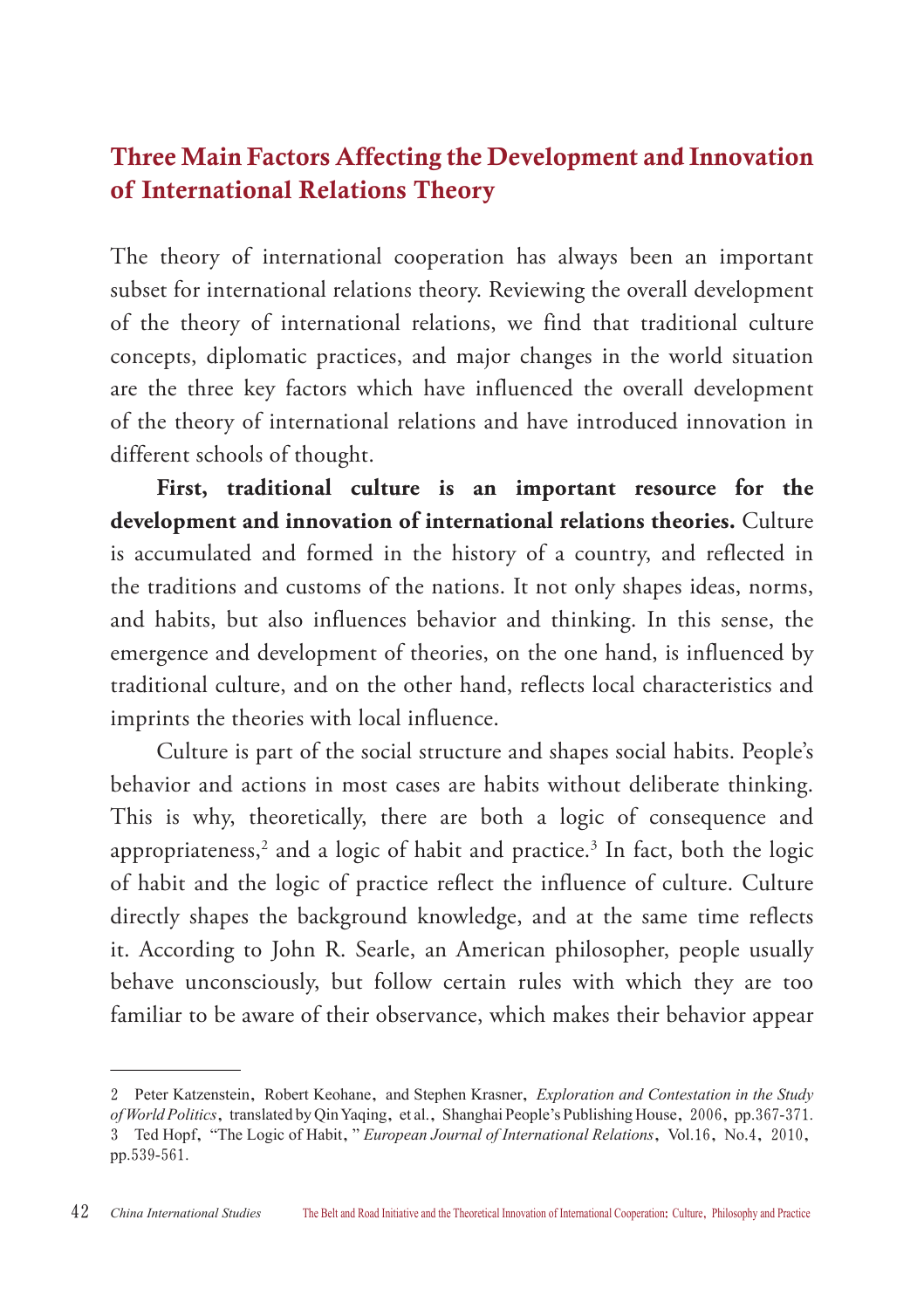unconscious. This kind of "unconscious" behavior is actually influenced by the background knowledge.4 Similarly, the French sociologist Pierre Bourdieu believes that "habit" is a specific tendency and preference system for individuals to perceive and react to the surrounding social world, which represents the way the community culture and personal history shape the body and the soul, and directly influences social behavior. The French philosopher Michel Foucault holds that the influence of historical a priori knowledge , which is based on historical experience, is inevitable, and that is why people with similar cultural backgrounds generally hold a similar understanding with regard to specific words and actions, and vice versa. In practice, people often unconsciously comprehend or judge the behavior or actions of others by their own standards. What one country thinks is normal may be considered abnormal by other countries. Lacking sufficient understanding of the history and culture of other countries and without the appropriate background knowledge, misunderstanding is likely to occur in the process of communicating, affecting the effectiveness of communication.

The theorizing process itself is a special practice influenced by culture. Because theorists live in a specific temporal and cultural space, the theories they develop will also reflect the influence of time and space.<sup>5</sup> For example, democracy and freedom are core values of the United States. From the very beginning of its founding, the concept of "God's elect" was formed, the belief that the US shoulders the responsibility of exporting the ideal of freedom, the democratic system and related values to other countries. This is reflected in the United States' shaping of the world order and its design of the international system after World War II. Because of the hegemony of the English language and the overriding predominance of Western concepts in academic discourse, these theories have been generalized and

<sup>4</sup> John R. Searle, *The Construction of Social Reality*, New York: The Free Press, 1995. Chapter Six of the book analyzes in detail how background knowledge influences the construction and understanding of social phenomena.

<sup>5</sup> Qin Yaqing, *Relations and Process: The Cultural Construction of China's International Relations Theory*, Shanghai People's Publishing House, 2012, pp.12-25.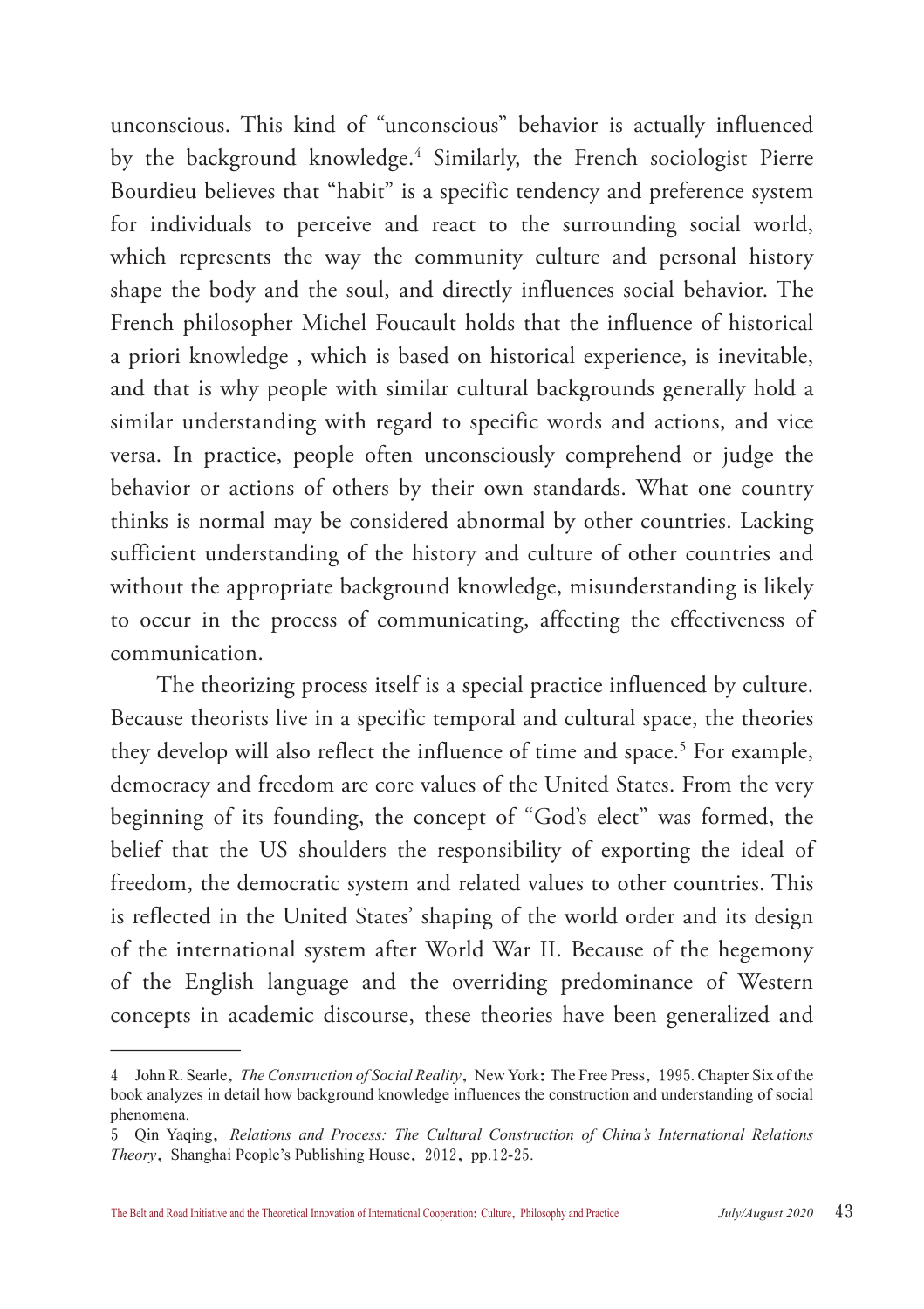used to explain the diplomatic practice of the entire world. In fact, they are far from being universal theories, and cannot explain the overall picture of international relations practice. In recent years, with the growing awareness of non-Western countries in developing their own schools of international relations, there have been more and more voices opposed to this Western dominance in theoretical parlance. For example, many Russian scholars have emphasized the uniqueness of Russia, arguing that Russian diplomatic practices follow a different and rather unique set of rules of conduct and cannot be understood by applying the Western theories of international relations.6 Based on its own culture, India has also developed academic schools with national characteristics. Similarly, Chinese culture has shaped China's unique world view, values, and way of thinking and behaving. The Chinese people cherish peace, respect difference and diversity, advocate tolerance and mutual learning, view the world as a whole, and discern no clear line between "self" and "the others." Chinese civilization has rarely embraced the concept of expansion, and will not actively seek to change others and take upon itself additional burdens, which is in sharp contrast to the expansionist tendency of Western civilizations.7 After years of accumulation, China's international relations theory has made great progress. For example, Qin Yaqing's "relational theory," Zhao Tingyang's "tianxia (all under Heaven) system," and Yan Xuetong's "moral realism" are all closely connected with China's traditional culture and history.<sup>8</sup> This shows that the different cultural backgrounds between countries or regions can lead to different preferences and norms, which will affect the development of theories.

## **Second, the development and innovation of theories is influenced by a country's foreign policy and diplomatic practice.** For instance,

<sup>6</sup> Maria Y. Omelicheva and Lidiya Zubytska, "An Unending Quest for Russia's Place in the World: The Discursive Co-evolution of the Study and Practice of International Relations in Russia," *New Perspective*, Vol.24, No.1, 2016, pp.19–51.

<sup>7</sup> Mark Mancall, *China at the Center: 300 Years of Foreign Policy*, New York: The Free Press, 1984, p.11.

<sup>8</sup> Qin Yaqing, *A Relational Theory of World Politics*, Cambridge: Cambridge University Press, 2018; Zhao Tingyang, The Tianxia System, Jiangsu Education Press, 2005; Yan Xuetong, *The Transfer of World Power: Political Leadership and Strategic Competition*, Peking University Press, 2015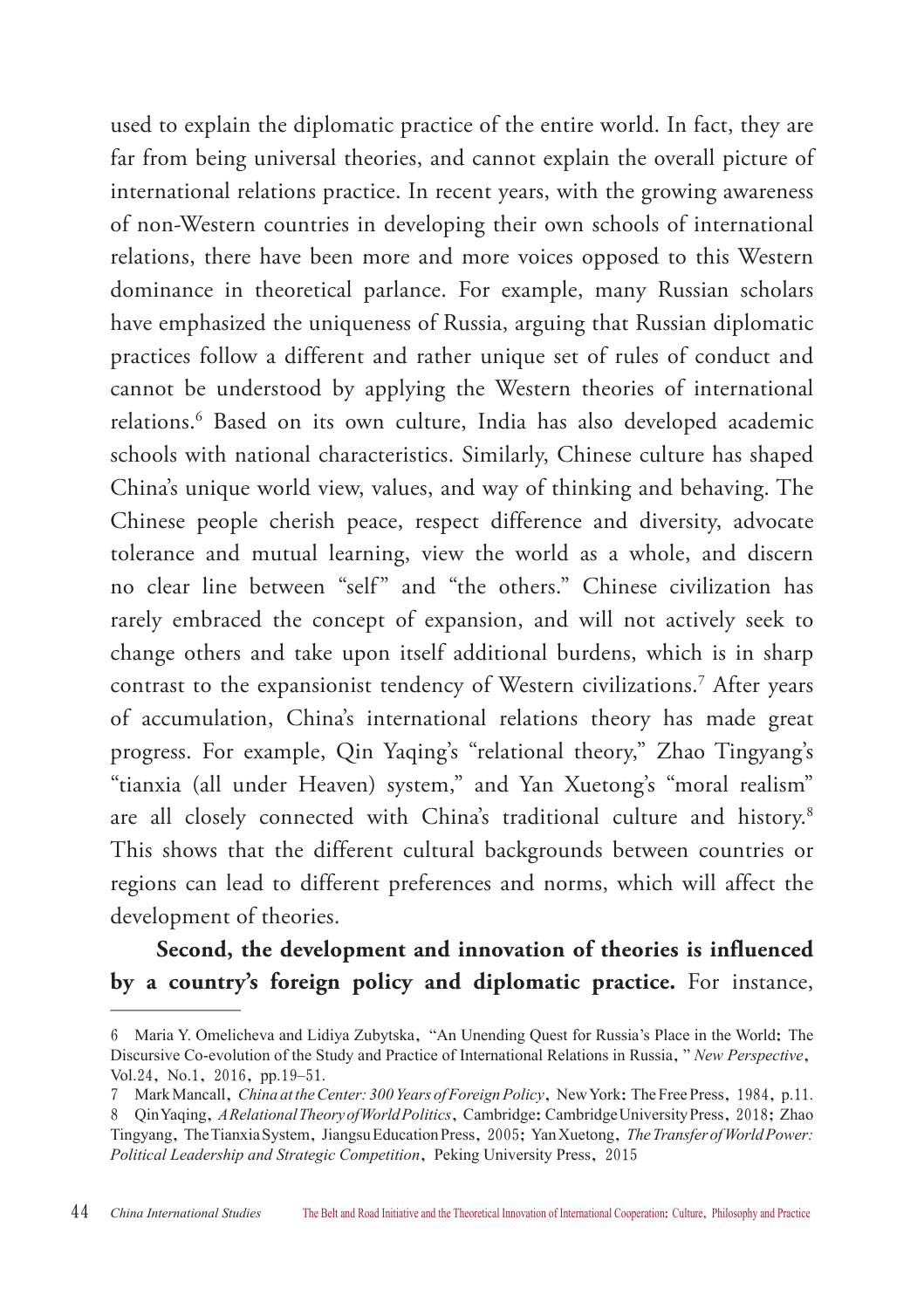many concepts and theories proposed and developed by American scholars, such as power transfer, structural conflicts, tragedies of great-power politics, hegemonic stability, and liberal institutionalism are mostly based on American practical experience after World War II. The British School represented by Barry Buzan has proposed the core concept of "world society" based on European history and practice. Similarly, Russia's foreign policy is associated with its great-power identity, derived from its material capabilities as well as its intellectual, cultural, and spiritual potential.9 This identity influences its perception and response to international events.<sup>10</sup> On the Ukraine issue, Russia sees itself as a heroic nation that shoulders a mission of safeguarding the Russian world and restoring "fairness" in international relations, which were long abused by the West.<sup>11</sup> Based on its rich geopolitical experience, Russia has developed relatively mature geopolitical theories. As for China, its reluctance to impose its own ideas and systems on or export them to other countries<sup>12</sup> reflects its national characteristics of introversion and non-expansion. These ideas have also influenced China's foreign policy and diplomatic practice. The diplomatic practice, in turn, has provided the basis for China's diplomatic theory which takes peaceful development as its basic approach and win-win cooperation as its core principle,13 and highlights peaceful coexistence, mutually beneficial cooperation, non-expansion, and non-interference in the internal affairs of other countries. Similarly, Chinese scholars have also conducted theoretical studies on "developmental peace" and "developmental governance."14 India has also developed its theory with

<sup>9</sup> Maria Y. Omelicheva and Lidiya Zubytska, "An Unending Quest for Russia's Place in the World: The Discursive Co-evolution of the Study and Practice of International Relations in Russia," p.36.

<sup>10</sup> *Ibid*.

<sup>11</sup> *Ibid*.

<sup>12</sup> Daniel McCarthy, "Whose Civilization? Which Clash?" *Modern Age*, Vol.60, No.4, 2018, p.10.

<sup>13</sup> "Theory and Practice of Major-Country Diplomacy with Chinese Characteristics since the 18th CPC National Congress," March 17, 2016, http://theory.people.com.cn/n1/2016/0317/c40531-28207116.html. 14 He Yin, "Developmental Peace: A Chinese Plan for UN Peacekeeping and Peace Building," *The Journal of International Studies*, No.4, 2017, pp.10-32; Sun Jisheng, "Global Governance from the Perspective of Community with a Shared Future for Mankind: Conceptual and Practical Innovation," *China Social Science Review*, No.3, 2019, pp.121-130.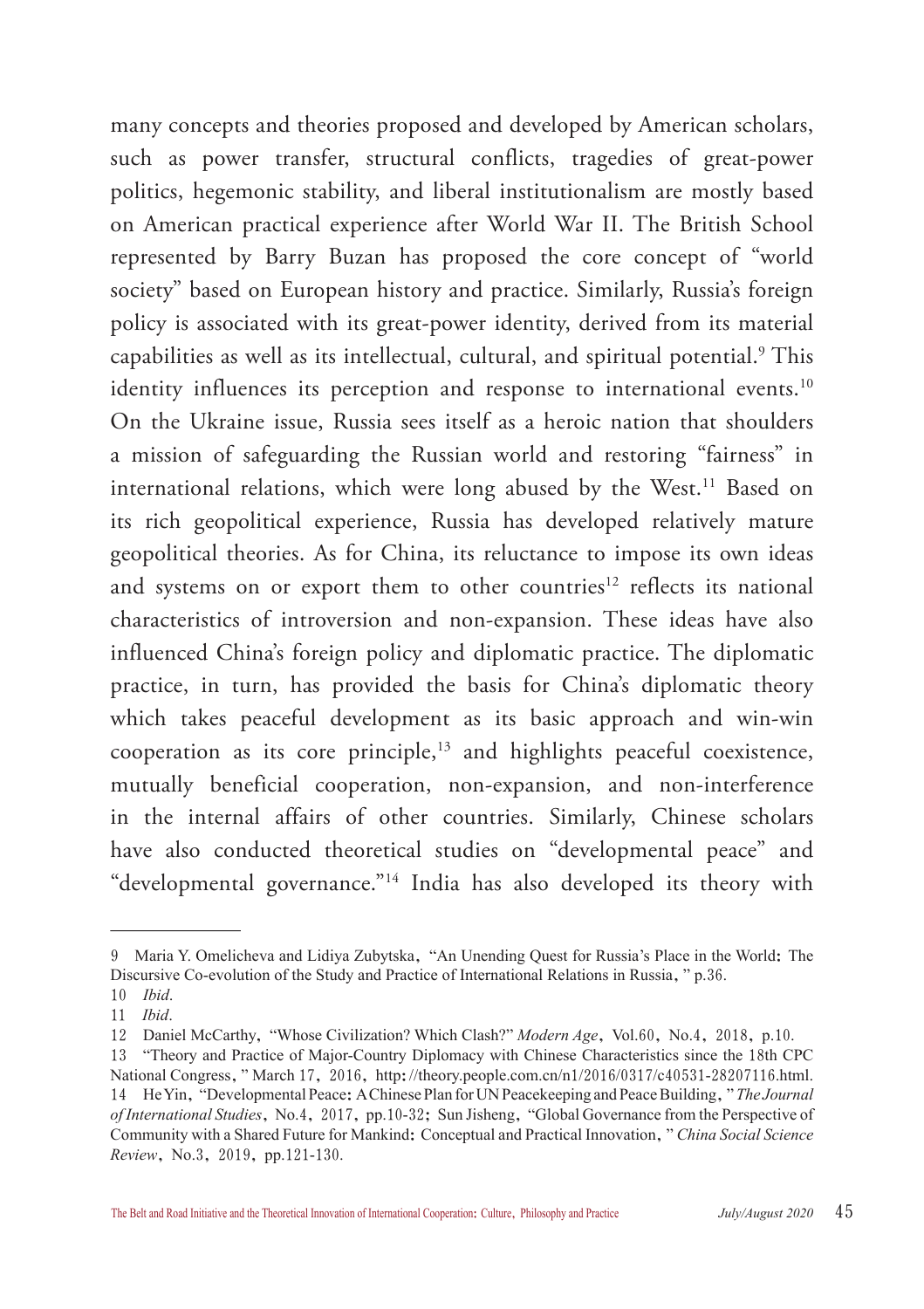strong national characteristics, such as the theory of non-alignment and the theory of "Asian values."

**Third, theoretical development and innovation is influenced by the international situation and major changes in it.** Theory is a systematic and conceptualized set of ideas that explains, describes, and predicts reality.15 The world itself, and particularly major changes in international relations, are the most important sources of theoretical development and provide constant momentum for theorists to review and innovate theories. For example, in the 1970s, in a bipolar world dominated by the United States and the Soviet Union, Kenneth Waltz envisioned the international system as a market and developed a very simple structural realism,16 namely, predicting that the choice of a state's behavior depended on the structure of the international system it is in, and the structure of the international system is mainly determined by the material strength of big powers. In the late 1980s, as mainstream theories such as neorealism and neoliberalism failed to predict the end of the Cold War, many new concepts and new perspectives have been incorporated into the research agenda of international relations, such as the concepts and theories of sociology, psychology, and linguistics. Culture, identity, gender, discourse, emotion, etc. have subsequently become the core content of some theoretical studies. The international relations theory thus entered a period of diversified development from the 1990s to the early 21st century.<sup>17</sup>

Amid the current world's major changes unseen in a century, the international order and international system are experiencing profound adjustments, and the relative strength of developed countries and emerging powers has changed. Despite the constantly developing science and technology represented by artificial intelligence, the internet and big data,

<sup>15</sup> Steve Smith, "Introduction: Diversity and Disciplinarity in International Relations Theory," in Tim Dunne ed., *International Relations Theories: Disciplines and Diversity*, New York: Oxford University Press, 2007, pp.1-12.

<sup>16</sup> Kenneth Waltz, *Theory of International Politics*, New York: McGraw Hill, 1979.

<sup>17</sup> Sun Jisheng and He Wei, "Interdisciplinary Reference and the Development and Innovation of International Relations Theory," *Journal of International Relations*, No.4, 2019, pp.55-56.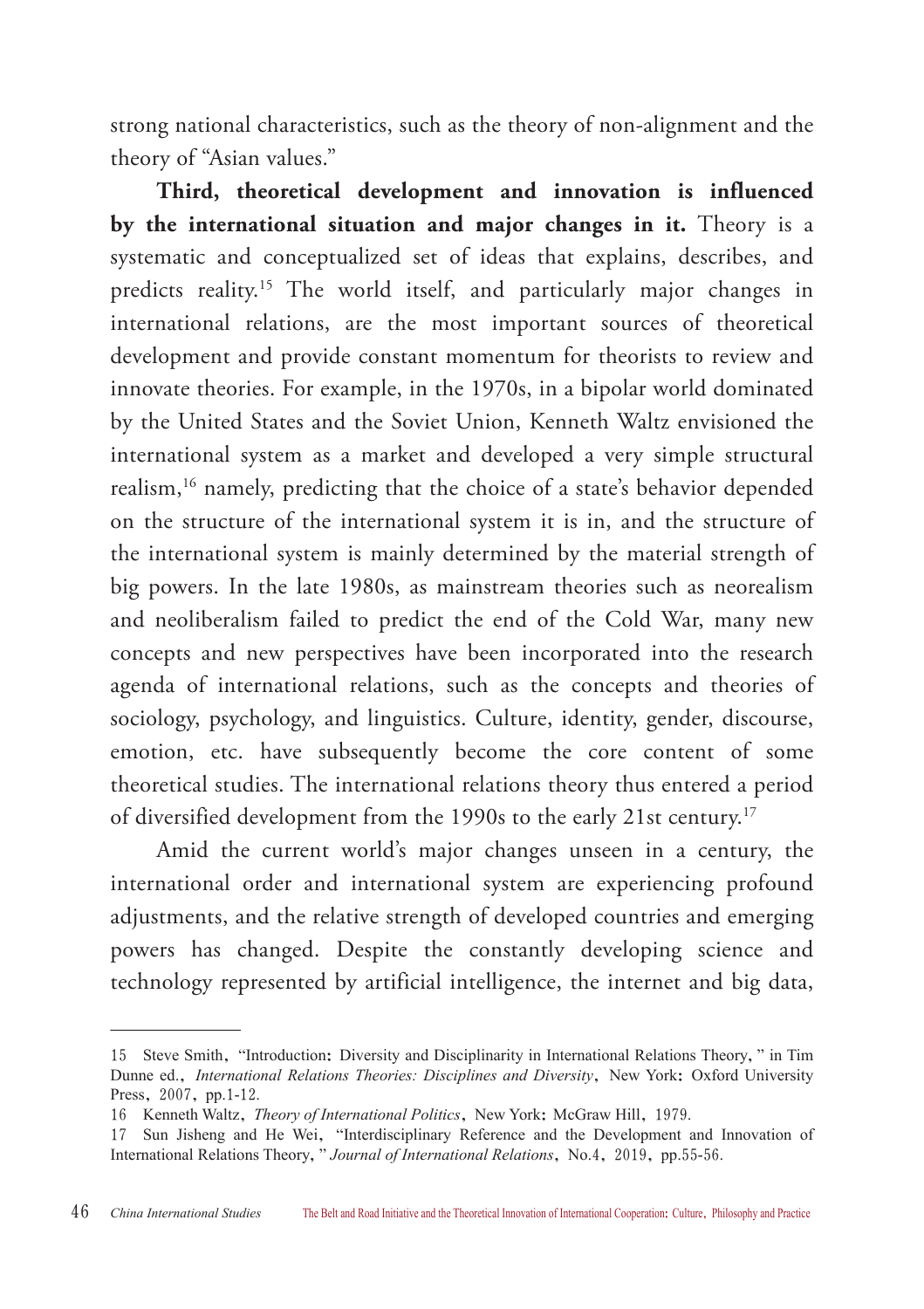the global governance system is facing the challenge of governance deficit or even of governance failure. With the emergence of various sentiments across the globe, populism, anti-globalization, and nationalism are on the rise. While the United States, as the world hegemon, continues its strategic contraction and frequently withdraws from the international community, a development which has seriously undermined the current international order, China, as a rising power, has increasingly become an important force in preserving the current world order. All this presents new issues for theoretical research, which requires rethinking our conventional theories of international relations for development and renewal. Previously, when studying the international system, people focused mainly on the formation and design, the choice and evolution, and the influence of the system. Since the outbreak of the global financial crisis, with the profound changes in the world order this entailed and the China-US institutional competition in different fields, many studies on the international system began to turn instead to the relations between systems. Some scholars began to probe the international system competition and competitive multilateralism. Others began to discuss the possibility of cooperation without the United States, reflecting the distinctive characteristics of the times.<sup>18</sup>

# International Cooperation from the Perspective of Western International Relations Theory

The core of the BRI is international cooperation, including cooperation among states, sub-regional cooperation, and interregional cooperation. The ability of current research on international cooperation to fully

<sup>18</sup> Li Wei, "From Rules to Order: Logic of International Institutional Competition," *World Economics and Politic*s, No.4, 2019, p.30; He Kai, "Institutional Balancing and Competitive Multilateralism in the Asia-Pacific," *World Economics and Politics*, No.12, 2018, pp.60-83; He Kai and Feng Huiyun, "Leadership Transition and Global Governance: Role Positioning, Institutional Balancing and the AIIB," *Quarterly Journal of International Politics*, No.3, 2019, pp.31-59. A paper submitted to the 2019 annual conference of China National Association for International Studies discussed cooperation without the US.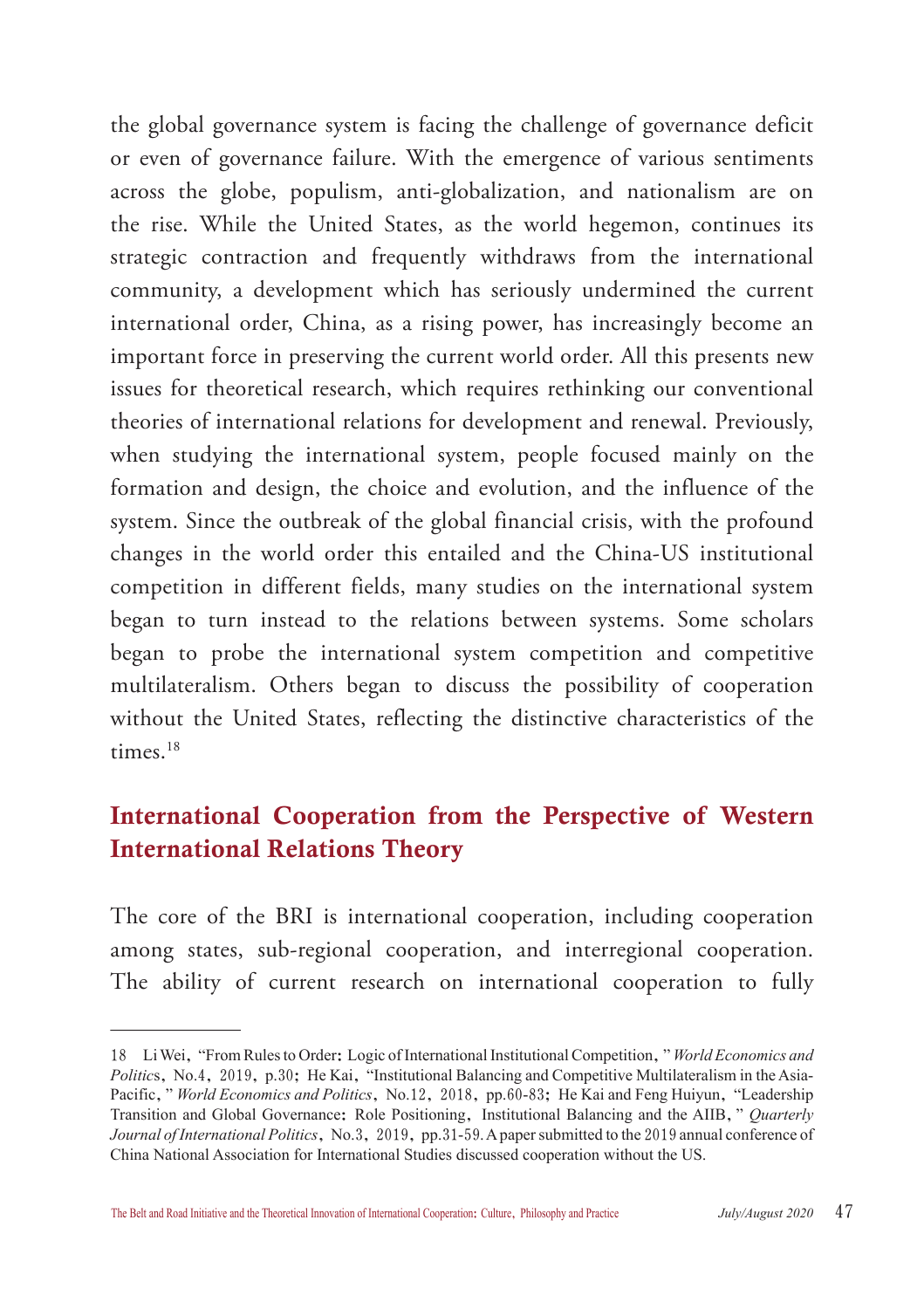explain the Belt and Road cooperation is the premise for its theoretical refinement. Summing up the existing research, we find that the concept of international cooperation is present in different schools of international relations theory, including realism, liberalism, constructivism, functionalism, and regionalism. In general, Western scholars have done extensive and in-depth research on international cooperation, including both macroscopic studies at the system level, meso-level analysis at institutional and cultural levels, and microscopic studies at the individual level, specifically focusing on the following aspects.

**First, paying attention to the influence of the power structure**  and power distribution on cooperation. This type of research is mainly focused on by the schools of realism and neorealism. Realism generally holds that the anarchy of international relations undermines national security. The insecure state of a country makes it unwilling to cooperate when faced with opportunities, because of concern over the other parties' use of their increased strength in such cooperation to harm its interests, instead of first thinking about whether it can itself benefit from cooperation.19 Realism believes that cooperation among states is possible when a hegemonic country provides public goods such as security and order, or when countries pursue a balance-of-power policy, and emphasizes that international cooperation should be dominated by hegemonic or major powers with other countries passively and even mandatorily participating in it. Major powers use their advantages to actively dominate the establishment of international mechanisms and organizations and stress the functional role of the international system, while monitoring and enforcing international rules to maintain their major-power status.

The typical model for this is the hegemonic cooperation, which asserts that the hegemonic country establishes the international mechanisms, and benefits itself from maintaining the stability of the system, forming a kind of hegemonic cooperation in good faith. Other countries may

<sup>19</sup> Guo Guanyu, "A Theoretical Review of Neorealism, Neoliberalism and Constructivism on the Conditions of International Cooperation," *Studies on Socialism*, No.6, 2005, p.113.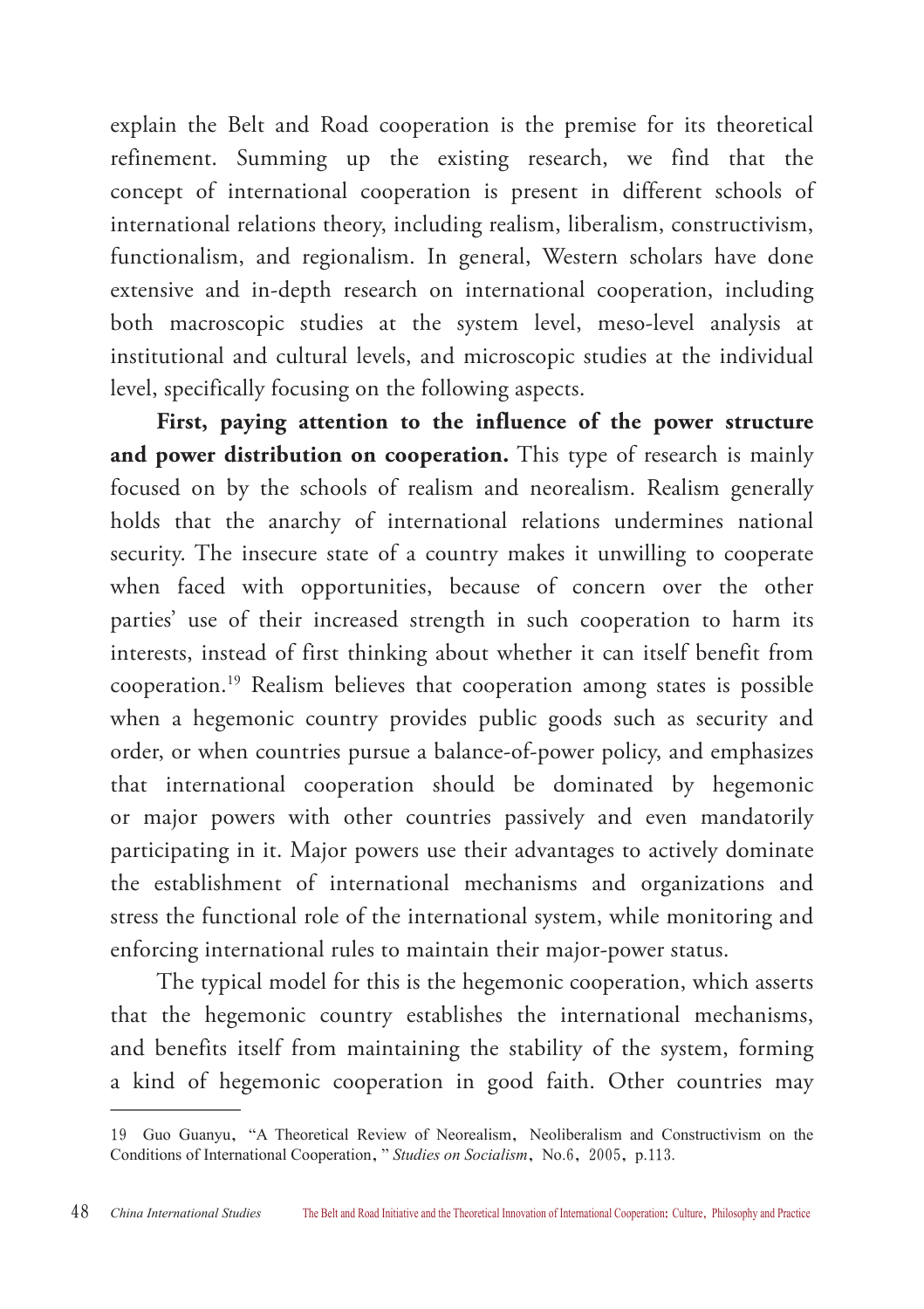cooperate under the mechanism dominated by the hegemonic country and thereby obtain a large number of public goods.<sup>20</sup> According to Charles Kindleberger, because public goods are difficult to obtain through collective action, they must be provided by economically capable and willing hegemonic countries.<sup>21</sup> Robert Gilpin and Stephen Krasner hold that the cooperation model dominated by hegemonic countries is malicious hegemonic cooperation, the purpose of which is to increase the hegemon's own profits. In their opinion, hegemonic countries only establish international mechanisms that are beneficial to themselves. Other countries have to join the unequal system due to the power and pressure of the hegemon and cooperate within that framework.<sup>22</sup> The cooperation model dominated by hegemonic countries promotes rules favorable to themselves, and at the same time helps maintain their own hegemony and forces small countries that participate in cooperation to pay a certain price.<sup>23</sup> Joanne Gowa explicitly defined the cooperation dominated by hegemonic countries as mandatory cooperation, $24$  where the strong forces the weak to change their policies. However, Gowa also pointed out that the function of hegemonic countries, acting as the authority recognized by the international community, can promote cooperation, and other participating countries are not passive recipients, as they can rein in the hegemon's exploitation through cooperation among themselves; after all hegemonic countries also need to abide by their own rules and maintain the legitimacy of their authority.

The offensive realists, represented by John Mearsheimer, are more pessimistic about international cooperation. Mearsheimer believes that the

<sup>20</sup> Charles P. Kindleberger, "Dominance and Leadership in the International Economy: Exploitation, Public Goods, and Free Rides," *International Studies Quarterly*, Vol.25, No.2, January 1981, pp.242-254. 21 Charles P. Kindleberger, *The World Depression, 1929-1939*, Berkeley: University of California Press, 1973, pp.18-30.

<sup>22</sup> Stephen Krasner, "State Power and the Structure of International Trade," *World Politics*, Vol.28, No.3, 1976, pp.317-347.

<sup>23</sup> Robert Gilpin, *War and Change in World Politics*, Cambridge: Cambridge University Press, 1981.

<sup>24</sup> Joanne Gowa, "Anarchy, Egoism, and Third Images: The Evolution of Cooperation and International Relations," *International Organization*, Vol.40, No.1, 1986, pp.167-186.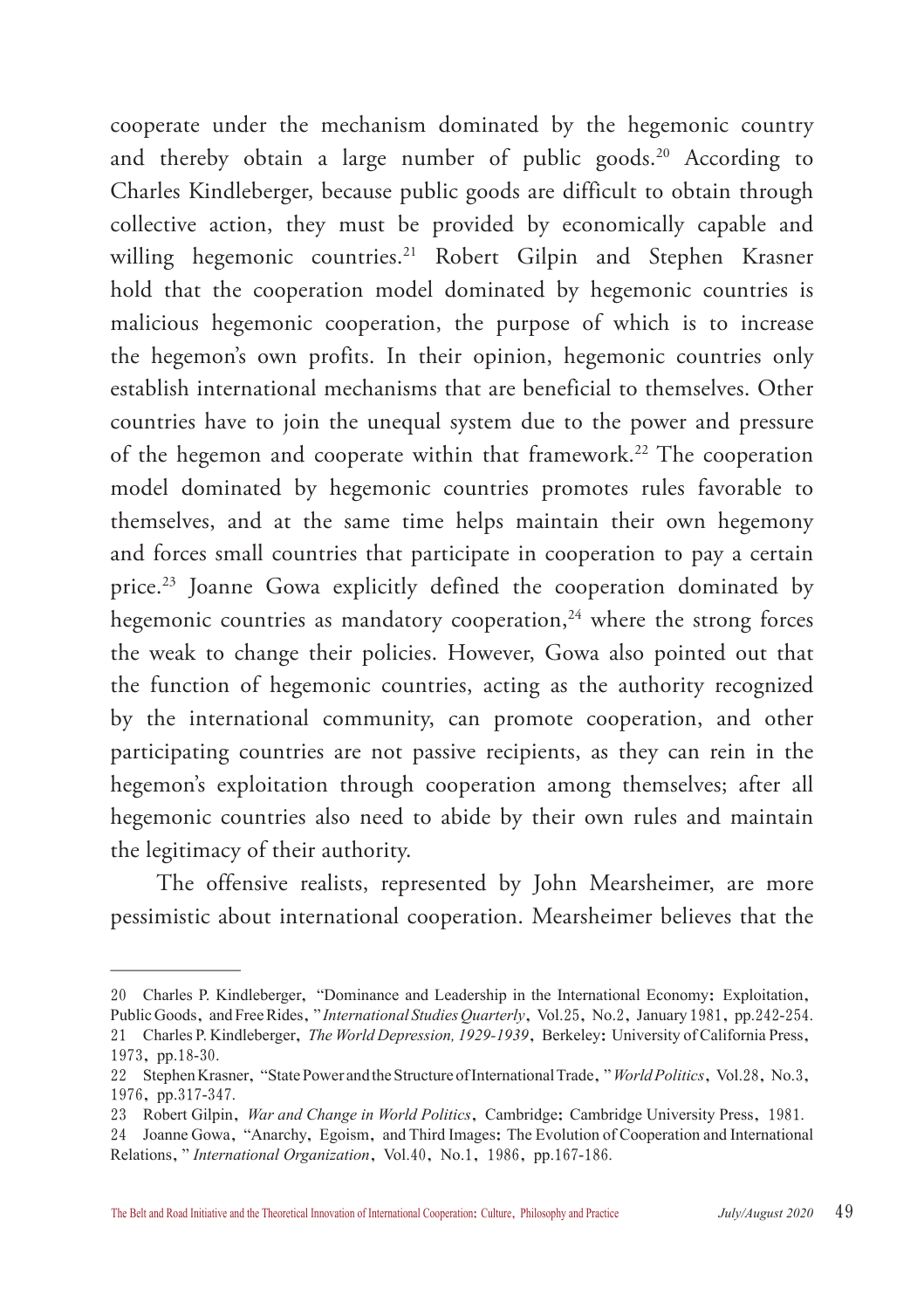state, in consideration of its own relative gains and deception strategies from other actors, will not maintain real long-term cooperation. The mode of cooperation between countries is a speculative endeavor under the dominance of maintaining safety in competition and is a kind of cooperation under the control of a balance-of-power system.25 In an anarchic condition, balance of power is the most ideal state, second only to the scenario where one is stronger than others. Since it is extremely difficult for a country to achieve hegemony, the most realistic choice for a country is balance of power, to maintain which international cooperation is one of the basic means. Once a country is in a weaker position, it will choose to cooperate with other countries in order to enhance its international status. If the strengths of several big powers are equal, in order to maintain the balance of power, they will each seek allies. This kind of balance of power cooperation can be carried out between large and small countries, and even between allies and enemies. Once the balance of power shifts, the cooperation will quickly collapse.

**Second, the international regime is an important factor in promoting cooperation and ensuring its success.** Neoliberalism is the theory which places great emphasis on the importance of international regimes for cooperation. According to neoliberalism, the anarchy of international relations is not the main factor hindering cooperation. What hinders cooperation is information, deception, and other intermediate links, such as the expectation of cooperation results, information and communication barriers, transaction costs, and the uncertainty of environment, etc.<sup>26</sup> If these factors can be resolved, countries can cooperate, and the main solution to these problems is the international regime. In the late 1970s, Robert Keohane and Joseph Nye put forward the concept of interdependence. With the continuous development of

<sup>25</sup> John J. Mearsheimer, "The False Promise of International Institutions," *International Security*, Vol.19, No.3, 1994-1995, pp.5-49.

<sup>26</sup> Guo Guanyu, "A Theoretical Review of Neorealism, Neoliberalism and Constructivism on the Conditions of International Cooperation," p.113.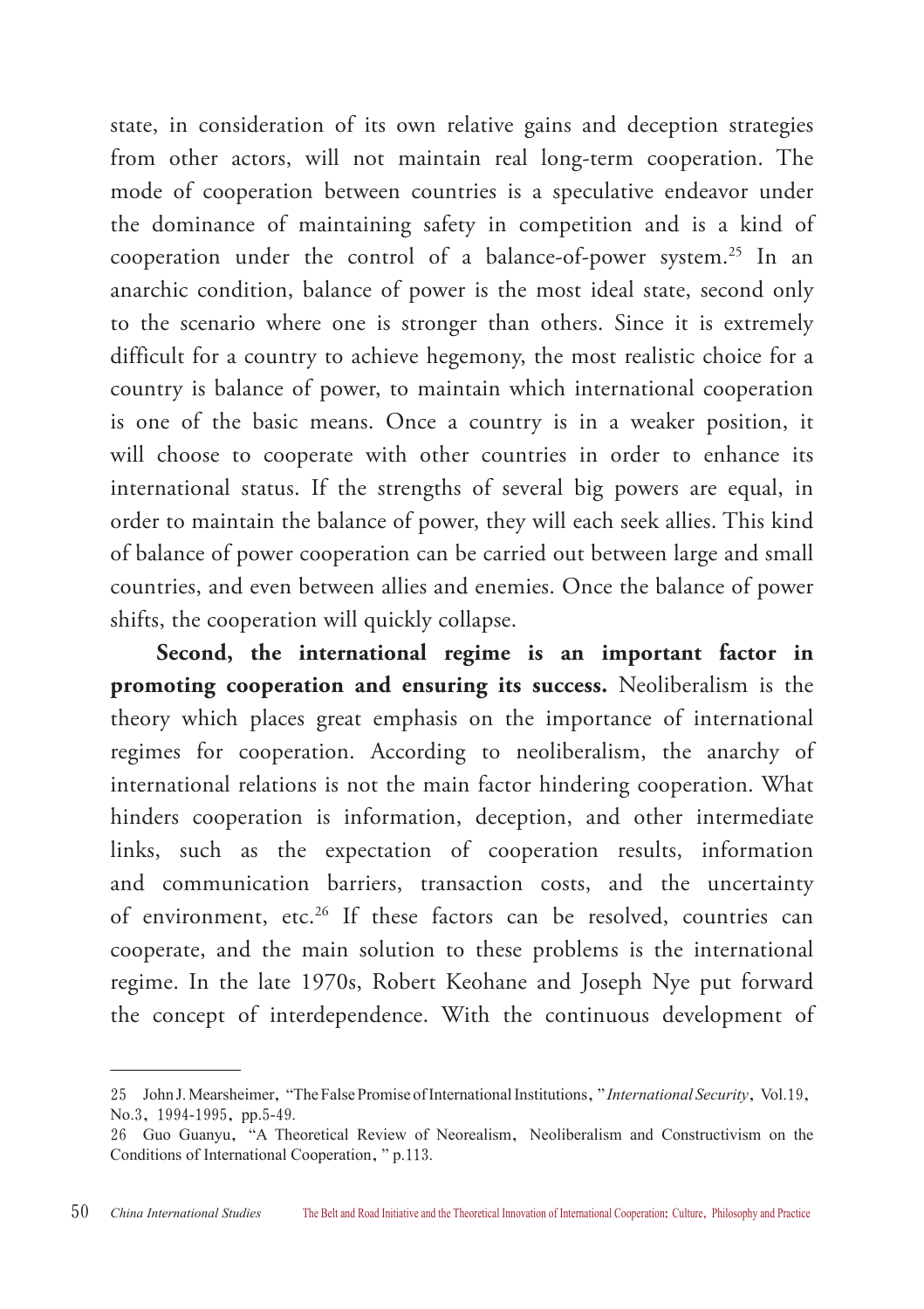globalization, relations between countries have shown a tendency of complex interdependence, which increases the need for cooperation. Complex interdependence is regarded as the basic feature of international politics and serves as the background of international cooperation.<sup>27</sup> This view holds that a cooperative regime can help countries form common interests and solve common problems, while reducing deception during interactions and making the outcome of cooperation more predictable. This type of research focuses on explaining why international regimes can promote cooperation and under which conditions cooperation is easier to achieve.

Scholars often adopt rational assumptions of mainstream economics and mathematical models of game theory in their research. For example, starting from the dilemma of collective action, Mancur Olson proposed the K-group cooperation model, which reduces the number of cooperators and solves the problem of collective irrationality caused by individual rationality through the cooperation of small groups.<sup>28</sup> The smaller the number of cooperators, the lower the cost that each cooperator has to pay for public goods, and the easier it is to achieve cooperation. Robert Axelrod, in his modeling of repetitious games, proposed a pattern of mutually beneficial cooperation between countries. This cooperation model goes through three stages. First, under the cooperative game model, the identification and pursuit of common interests is the prerequisite for cooperation. However, as every rational actor will adopt a dominant strategy, this will lead to a combination of strategies that deviates from common interests. The second stage, therefore, requires the development of relevant strategies based on reciprocity. Finally, it is necessary to adopt a tit-for-tat strategy to prevent harm brought about by the withdrawal of cooperation by any of the parties, while responding to each other's

<sup>27</sup> Robert O. Keohane and Joseph S. Nye, *Power and Interdependence: World Politics in Transition*, Boston: Little Brown, 1976.

<sup>28</sup> Mancur Olson, *The Logic of Collective Action: Public Goods and the Theory of Groups*, Cambridge: Harvard University Press, 1965.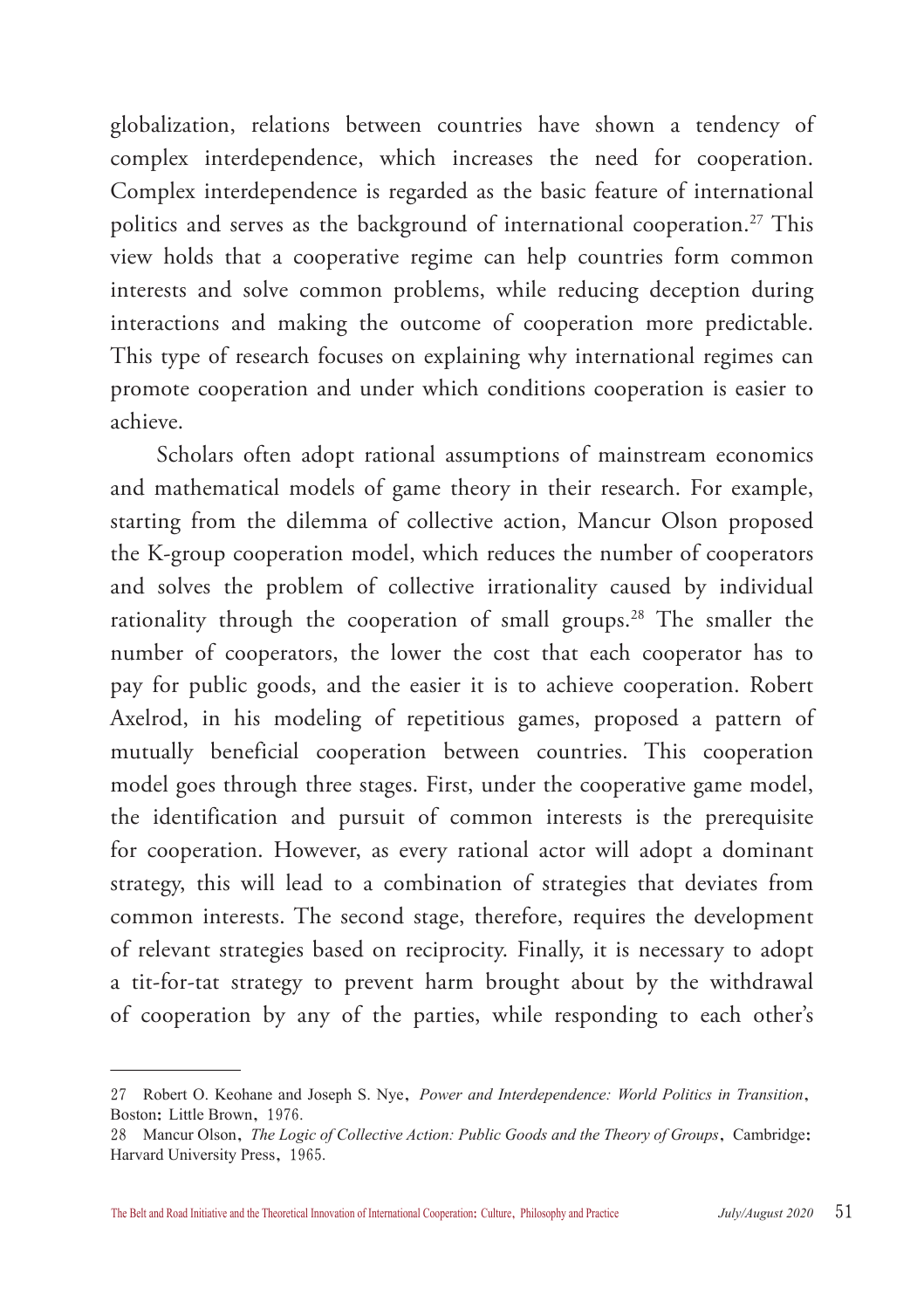cooperative behavior, reducing betrayal in cooperation, and clarifying future expected returns, so as to continue the cooperation.<sup>29</sup> Keohane introduced the market failure theory into the study of international cooperation and put forward a cooperation model under international regimes. Regimes can effectively reduce the cost of cooperation transactions, clarify legal responsibilities, strengthen the connection of issues, provide reliable information, and reduce the risk of uncertainty. The international regime, which includes not only rules and regulations reached by international organizations and governments but also international practices, plays an alternative role in regulating international relations and promoting international cooperation.<sup>30</sup> The mode of cooperation under international regimes does not require the existence of a central authority. Even if the conditions under which the international regime was established have disappeared or the power of the hegemonic country has declined, cooperation can still continue in the post-hegemony era.<sup>31</sup> For regional cooperation, an effective regime can reduce deception in the process of interaction and make the results of cooperation more predictable. Regional regimes can enhance information exchange, increase transparency among countries, and reduce the security dilemma, just like two businessmen who have clear expectations about the proceeds of a transaction after signing a commercial contract know that their opponents will expect the same. In short, the international regime is a means of international coordination. It weakens the negative effects of anarchy, and prevents various actors from acting on their own in disregard of universal principles, norms, rules, and procedures.

**Third, social factors will also influence international cooperation.**  In addition to power and regimes, some soft social factors are considered influencing international cooperation. Theories such as constructivism

<sup>29</sup> Robert Axelrod, *The Evolution of Cooperation*, New York: Basic Books, 1984.

<sup>30</sup> Song Xiuju, "Different Interpretations of the International Cooperation Theory by the Mainstream Western Theories of International Relations," *International Forum*, No.5, 2005, p.54.

<sup>31</sup> Robert O. Keohane, *After Hegemony: Cooperation and Discord in the World Political Economy*, New Jersey: Princeton University Press, 1984.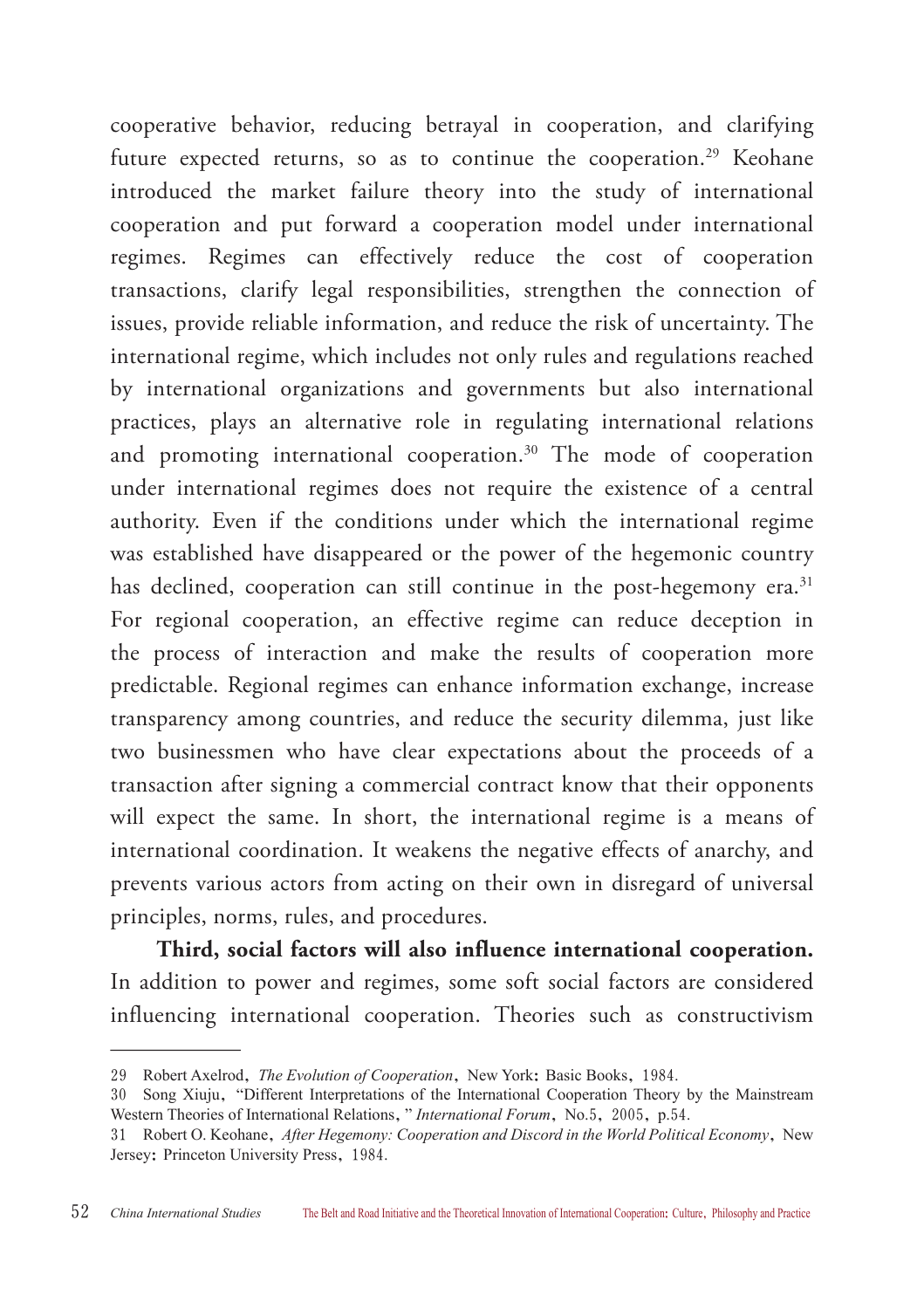and the English school mainly focus their research on these factors. Constructivism especially underscores the role of culture and identity. From a constructivist perspective, the anarchy of international relations is shaped by the interaction among countries, which can change the intersubjective cognition among countries and give rise to different cultures, such as the Hobbesian culture, the Lockean culture, and the Kantian culture.<sup>32</sup> In other words, the interaction among countries is also likely to shape a culture of cooperation. The interaction and negotiation process between countries in the process of cooperation and integration can gradually serve to change nation-states' preferences, identities, interests, mutual recognition, and shared knowledge, enhancing a sense of "we-ness" among them and changing the traditional habits or culture. ASEAN is a typical example of this. In the process of integration, the ASEAN member countries have gradually increased their sense of identity, and the methods and styles of regional integration have gradually taken shape. The ASEAN practice of mutual consultation, non-interference, and taking consideration of all parties is far different from the EU's strict institutionalism. In this case, what is important is not only the result, but also the process of cooperation. This process can play an important constructive role in shaping identity and interests, and thus influence the final action. In fact, under the influence of factors such as interdependence, common destiny, homogeneity and self-restraint, countries will form a collective identity. Robert M. Dawes has studied the effect of collective identity on cooperation when factors such as self-interest and reputation are held constant. When the collective identity is established, cooperation can still be carried out without reciprocity, future expectations or punitive measures.33 The consensus of cooperation depends on the collective identity. When the shared knowledge and the culture of cooperation are

<sup>32</sup> Alexander Wendt, *Social Theory of International Politics*, translated by Qin Yaqing, Shanghai People's Publishing House, 2008.

<sup>33</sup> Robert M. Dawes, Alphons van de Kragt, John M. Orbell, "Not Me or Thee but We: The Importance of Group Identity in Eliciting Cooperation in Dilemma Situations: Experimental Manipulations," *Acta Psychologica*, Vol.68, No.1–3, September 1988, pp.83-97.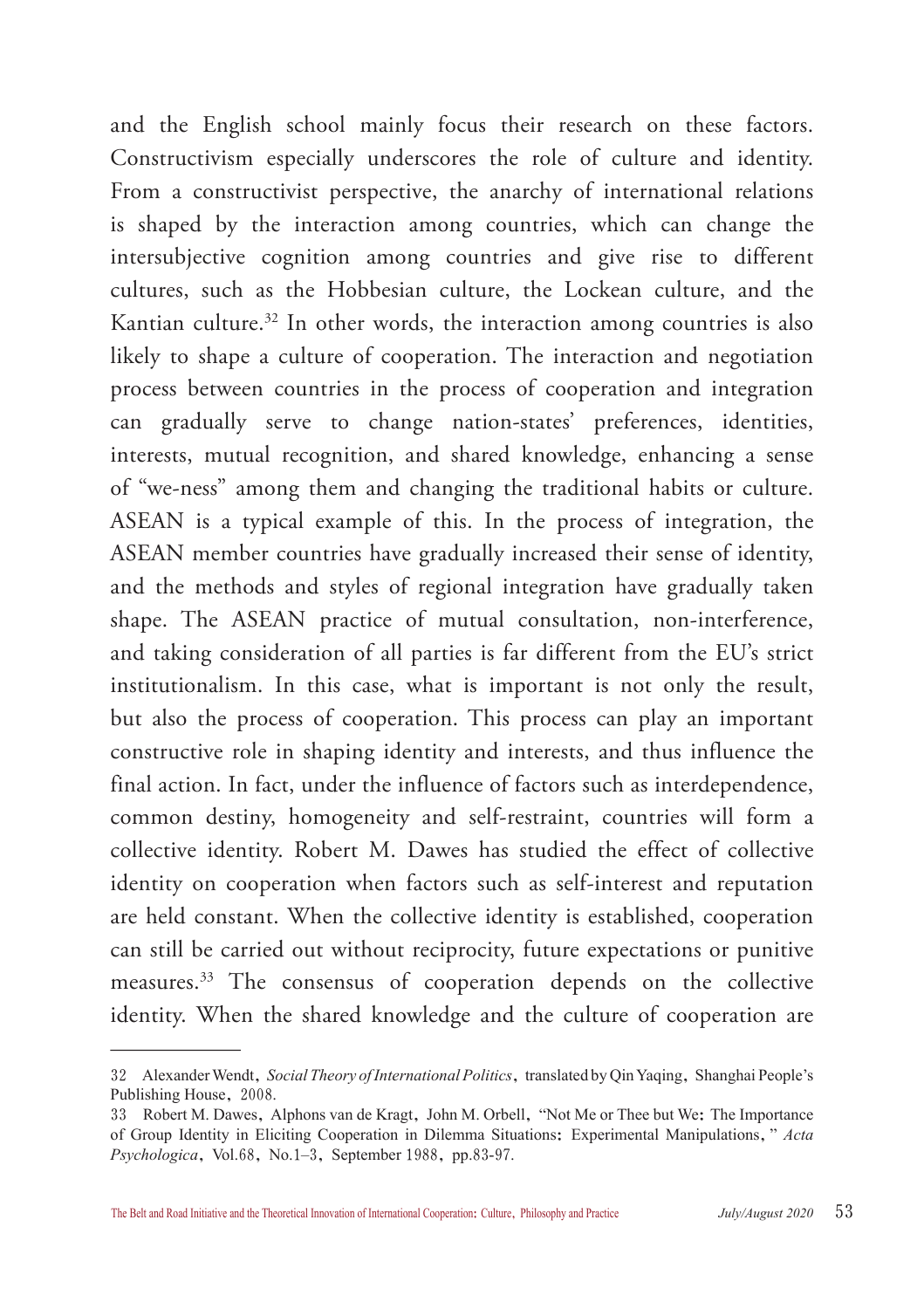internalized as norms, countries will regard cooperation as a habit. Thomas C. Schelling believes that actors sometimes do not need communication or clear agreement; as long as they have the same concept of cooperation, they can cooperate and agree on a unified thinking pattern of all for one and one for all. This model can eliminate free riders and reduce cooperation barriers caused by the consideration of relative benefits.<sup>34</sup> Helen Milner called it "tacit cooperation."35

The English school put forward its own views on cooperation around its core concept of "international society." Hedley Bull believes that cooperation gives rise to, and is in turn maintained through, a social order. The starting point of cooperation lies in common interests and common values. Common interests include maintaining the survival of the international society, safeguarding national independence and sovereignty, and peace in the international society. Common values include preserving a homogenous culture in a particular region and reconciling cultures from different regions.36 In the international arena, cooperation involves the formation of a common culture among member states within a balance of power system, adhering to the principles of international law, making full use of diplomatic means to promote intergovernmental communication and negotiation, and for major powers, actively playing the role of maintaining and regulating the order of international cooperation. Axelrod proposed a complex cooperation model based on actors, underlining measures such as strengthening and perfecting cooperative behavior mechanisms, clarifying the specific standards of cooperation, establishing international cooperation organizations, and building a common culture of mutual influence.<sup>37</sup> It should be noted that the above studies emphasize cultural and social impacts, that is, in regions with a high degree of uniform culture, different countries can form a community

<sup>34</sup> Thomas C. Schelling, *The Strategy of Conflict*, Oxford: Oxford University Press,1963, pp.57-58.

<sup>35</sup> Helen Milner, "International Theories of Cooperation among Nations: Strengths and Weaknesses," *World Politics*, Vol.44, No.3, 1992, p.469.

<sup>36</sup> Hedley Bull, *The Anarchical Society: A Study of Order in World Politics*, New York: Columbia University Press, 2002.

<sup>37</sup> Robert Axelrod, *The Complexity of Cooperation-Agent-based Models of Competition and Cooperation*, New Jersey: Princeton University Press, 1997.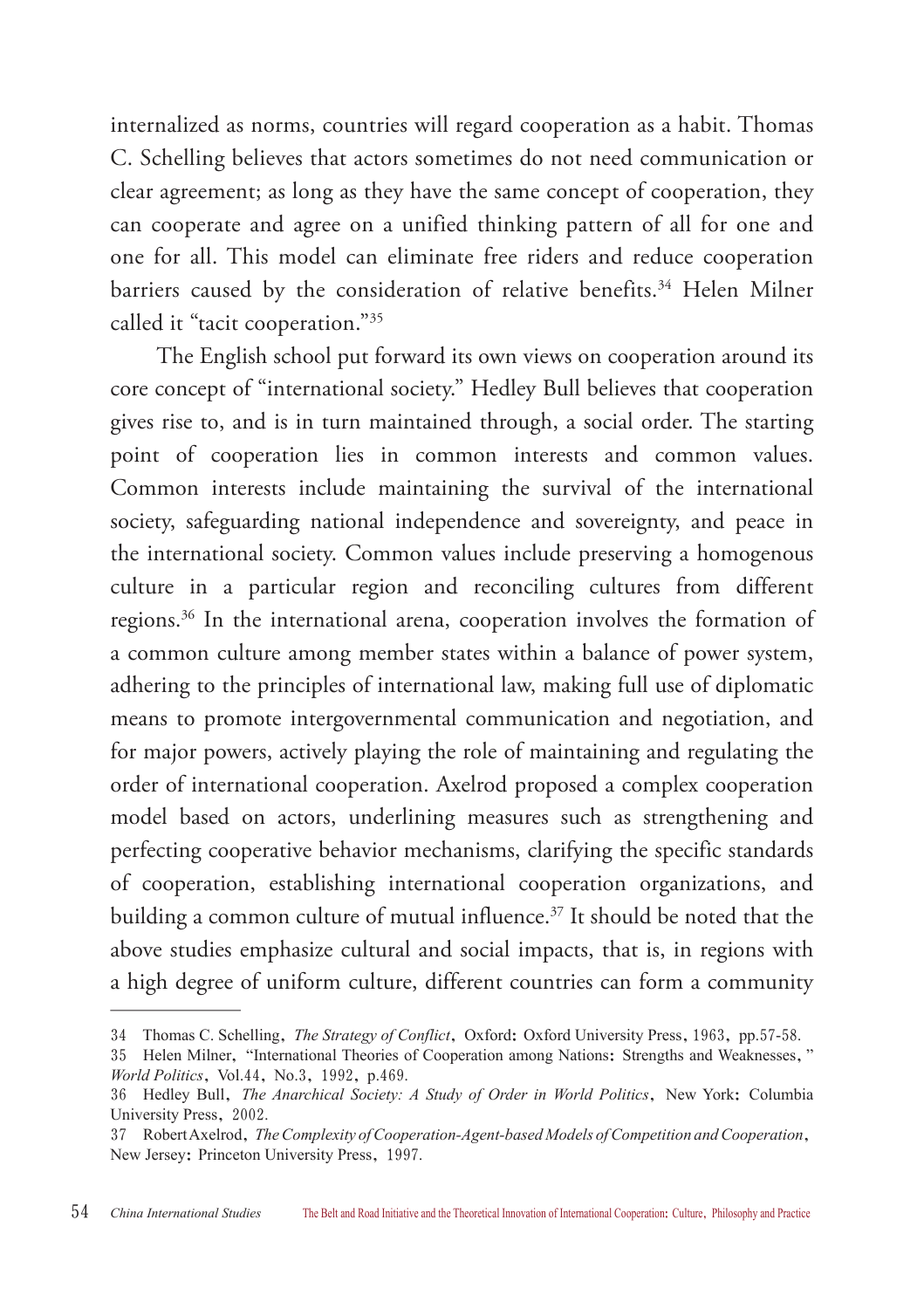around common issues. This community cooperation model depends on the shared culture and collective identity of member countries, but it is highly exclusive.

# The Belt and Road Practice and the Innovation of International Cooperation Theory

In recent years, with the economic development and the increase of China's global influence, China has objectively gained more opportunities and space for the implementation of its concepts, strategies, and policies; subjectively, China has become more self-confident and has actively integrated its ideas into its practice of diplomacy. Since the 18th National Congress of the Communist Party of China, China has taken a more proactive approach in its diplomacy, and has continuously put forward its own ideas, propositions and solutions. In practice, China conducts major-country diplomacy with Chinese characteristics with the BRI as an important element. Dedicated to the connectivity of Asia, Europe, Africa and the nearby oceans, the BRI aims at strengthening partnerships on connectivity with the countries along the Belt and Road, and building a comprehensive, multi-layered, and complex connectivity network to achieve diversified, independent, balanced and sustainable development of these countries. By the end of October 2019, China had signed 199 documents on Belt and Road cooperation with 137 countries and 30 international organizations, and achieved a large number of pragmatic cooperation outcomes. The BRI is an initiative for international cooperation in nature, and is also promoting a new round of globalization. The practice of more than six years not only reflects the vitality and attractiveness of the initiative, but also shows its unique model of cooperation, which provides new ideas for theoretical research in this field.

#### Transcending homogenous cooperation

The Belt and Road international cooperation is equal, open, and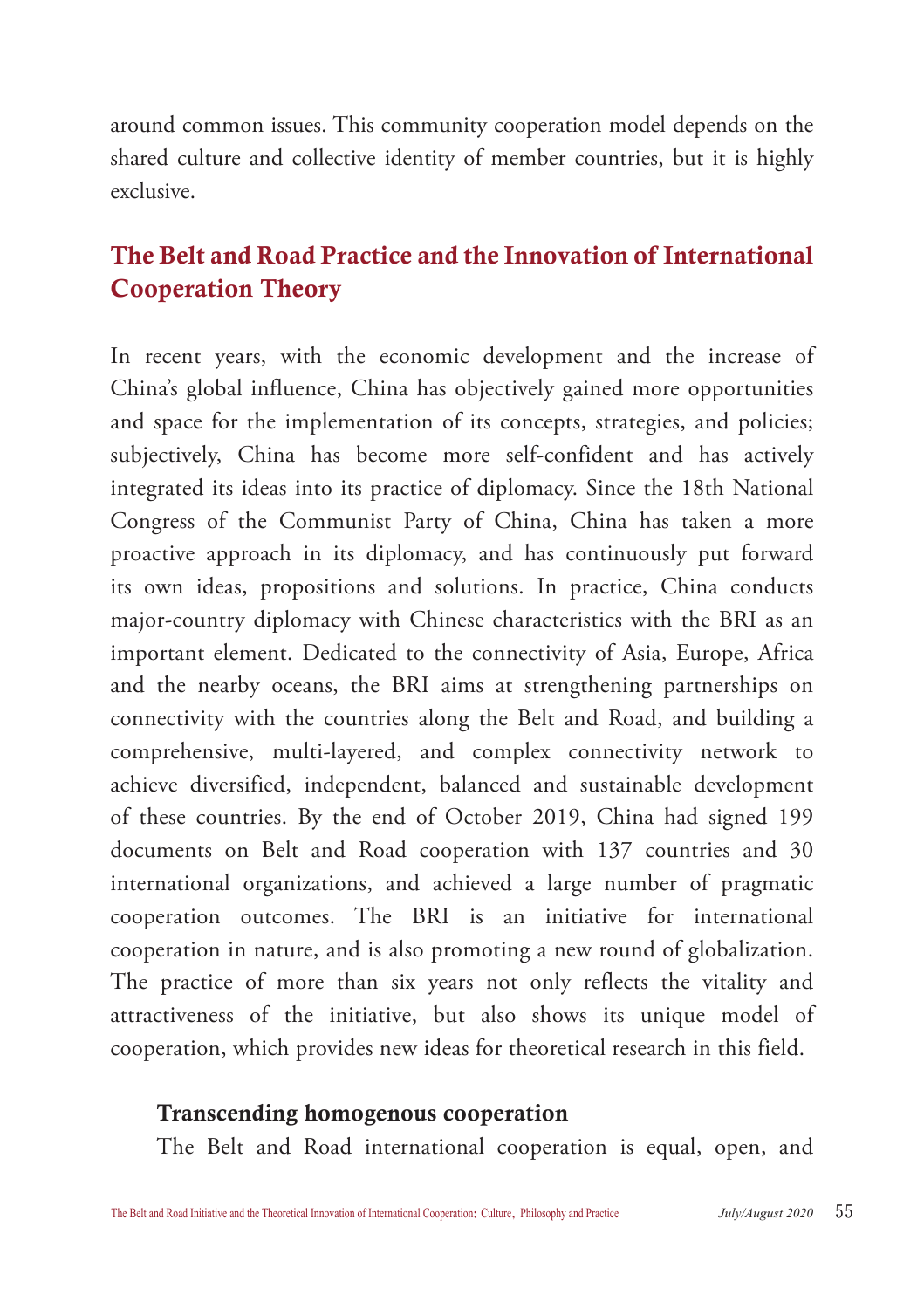inclusive, overcoming the limits of the model of homogenous cooperation. In recent years, faced with challenges of increasing anti-globalization moods, international cooperation has witnessed continuous setbacks. In fact, the most important feature of globalization is to promote the global flow of commodities, information and capital. However, a major problem arising from the current globalization is that it has stimulated capital concentration and widened the gap between rich and poor. In this process, not every country can participate equally, and benefits are not shared equally, leading to divisions both within and between countries. Some social groups are left out domestically while some countries are marginalized at the international level. This is also an important reason why some developed countries have questioned globalization and why populism, protectionism, and anti-globalization have become widespread in some countries. Part of the reason for the marginalization of some countries and groups is the fact that they cannot meet the threshold for participating in cooperation. This can also be reflected in the interpretation of international cooperation prevalent in traditional Western international relations theories. Cooperation under existing international relations theories is mostly adhering to a strong system of homogeneous cooperation, demanding that all parties involved meet the same standards and follow the same system. All parties to the cooperation must have the same general conditions, otherwise they will not be able to participate. For example, if the European Union is treated as a cooperation mechanism, countries wishing to join the organization must meet the accession standards set by the EU. When the EU formulated its membership threshold, it had already formulated standards for the economic system, the political system, and the level of social development of the members. After joining the EU, countries must also abide by the same rules and systems. The EU cooperation mechanism is a typical homogeneous cooperation with strict criteria. The cooperation mechanism in Southeast Asia, represented by ASEAN, is different from the EU model in the process of formulating cooperation rules and reaching consensus. ASEAN countries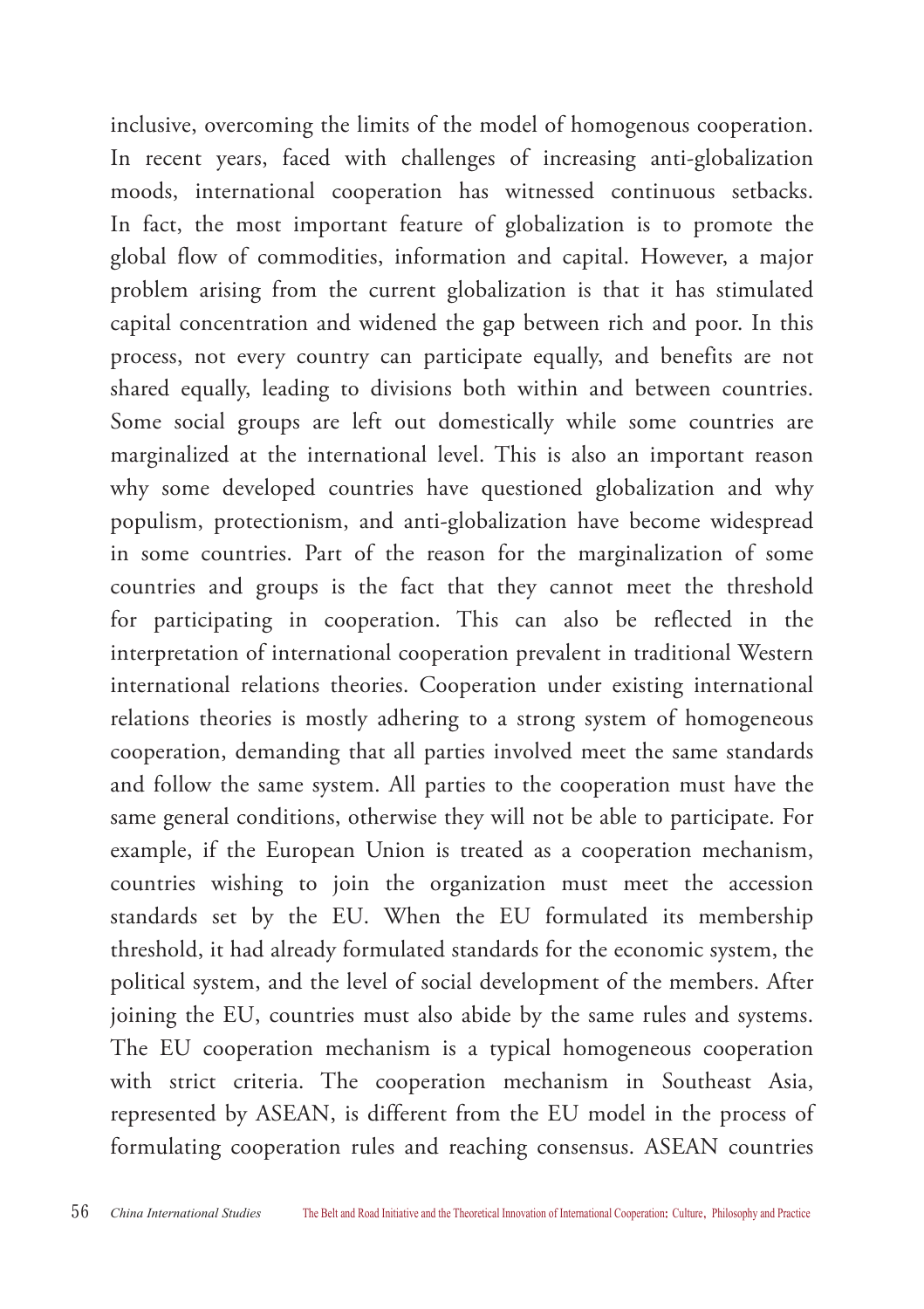mostly adopt consultation in rules-making and reach consensus only after continuous communication, taking into full account the concerns of all parties and seeking the greatest common denominator. However, once the consensus is reached and the rules are established, all countries must strictly abide by them, making this also a form of homogeneous cooperation.

The BRI broke with the above cooperation model. If we compare the Belt and Road practice with the cooperation models of the EU and ASEAN, we can see that the Belt and Road cooperation model is not homogeneous, but equal and open, which is reflected in the following two points.

First, the BRI emphasizes openness and inclusiveness. Chinese culture always emphasizes the relevance and inclusiveness of things, underscores harmony in diversity, and regards differences as a state of nature. Different things can also form a harmonious whole. Even if things are in opposition or conflict, they are still interdependent and can be transformed into each other.<sup>38</sup> If we view globalization in such a way, we cans see that the various problems of globalization in the past is partly due to the domination of Western ideas and concepts. The globalization of trade and finance has directly led to the inevitable spread of Western values and standards, resulting in an exclusivist order and even a conflict of civilizations. The BRI is different in this regard. At the beginning of the BRI, the participating countries were called "countries along the Belt and Road." In the "Vision and Actions on Jointly Building Silk Road Economic Belt and 21st-Century Maritime Silk Road" issued by China's National Development and Reform Commission, Ministry of Foreign Affairs, and Ministry of Commerce in 2015, five main routes were planned.<sup>39</sup>

<sup>38</sup> Sun Jisheng, "Traditional Culture and the Construction of China's Diplomatic Discourse System Since the 18th National Congress of the Communist Party of China," *Foreign Affairs Review*, No.4, 2017, p.8. 39 The Silk Road Economic Belt focuses on bringing together China, Central Asia, Russia and Europe (the Baltic); linking China with the Persian Gulf and the Mediterranean Sea through Central Asia and West Asia; and connecting China with Southeast Asia, South Asia and the Indian Ocean. The 21st-Century Maritime Silk Road is designed to go from China's coast to Europe through the South China Sea and the Indian Ocean in one route, and from China's coast through the South China Sea to the South Pacific in the other. See "Vision and Actions on Jointly Building Silk Road Economic Belt and 21st-Century Maritime Silk Road," March 28, 2015, https://en.ndrc.gov.cn/newsrelease 8232/201503/t20150330 1193900.html.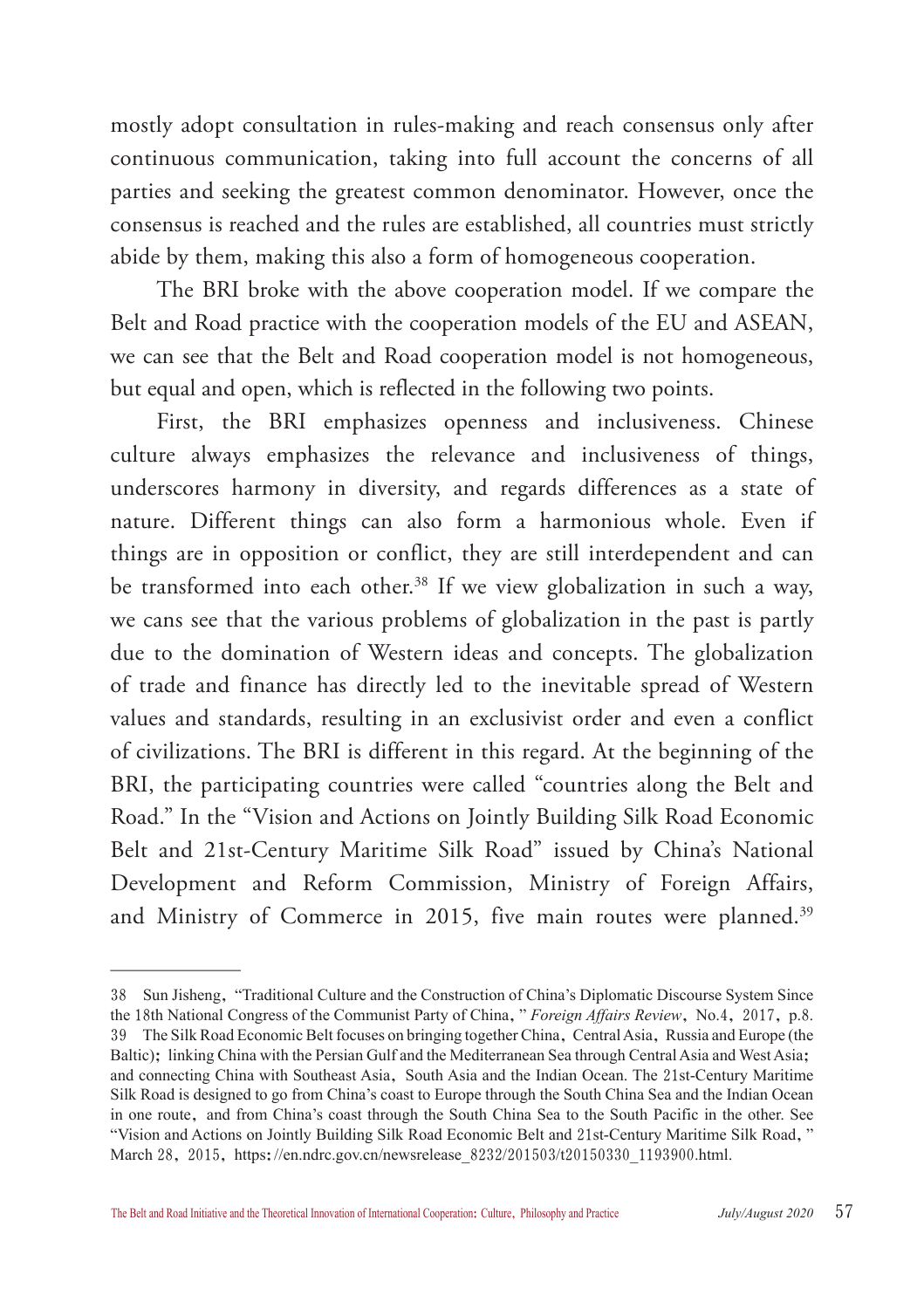However, more than six years of cooperative practice shows that the BRI is not limited to rigid routes and fixed participating countries. Instead, it is actually an equal and open cooperative network. Although people will first think of the connectivity of Eurasia when talking about the Belt and Road, it has already spread beyond Asia and Europe, and extended to Africa and Latin America. President Xi Jinping expressed in a meeting with US President Trump in 2017 that China also welcomed the US to participate in Belt and Road cooperation. In other words, the BRI is open to all countries and international organizations with different social and political systems, and different religious and civilizational backgrounds. This is the same even for those countries and regions that are less open and economically underdeveloped. The openness of the Belt and Road Initiative provides a new platform for cooperation among the countries willing to join.

As Jim O'Neil and others said, as a mechanism and platform to promote regional and inter-regional international cooperation, the BRI enables countries to develop together, and plays the role of a cooperation network and an organizational concept.<sup>40</sup> Compared with homogeneous cooperation, the BRI emphasizes participation first, then establishes a language of cooperation, and gradually improves the system for substantive cooperation. In addition to being open to different participants, the content of the BRI is also open, including not only the connectivity of land and sea, but also the "Digital Silk Road" and the "Polar Silk Road." Although Belt and Road cooperation projects are all under the same framework, they are not subject to a fixed standard or a set of rigid rules. The cooperation among the parties is not homogeneous, but exhibits diversity and flexibility. There may be differences in terms of cooperation model and content, as well as the

<sup>40</sup> Jim O'Neil, "Ambitious Concepts Needs Matching Tactics: China should Make Key Asian Countries Feel Empowered to Influence the BRI Path," in *Common Prosperity: Global Views on Belt and Road Initiative*, compiled by China Watch, Beijing: China Intercontinental Press, 2019, p.32; Romano Prodi, "Forward," in *Common Prosperity: Global Views on Belt and Road Initiative*, p.13.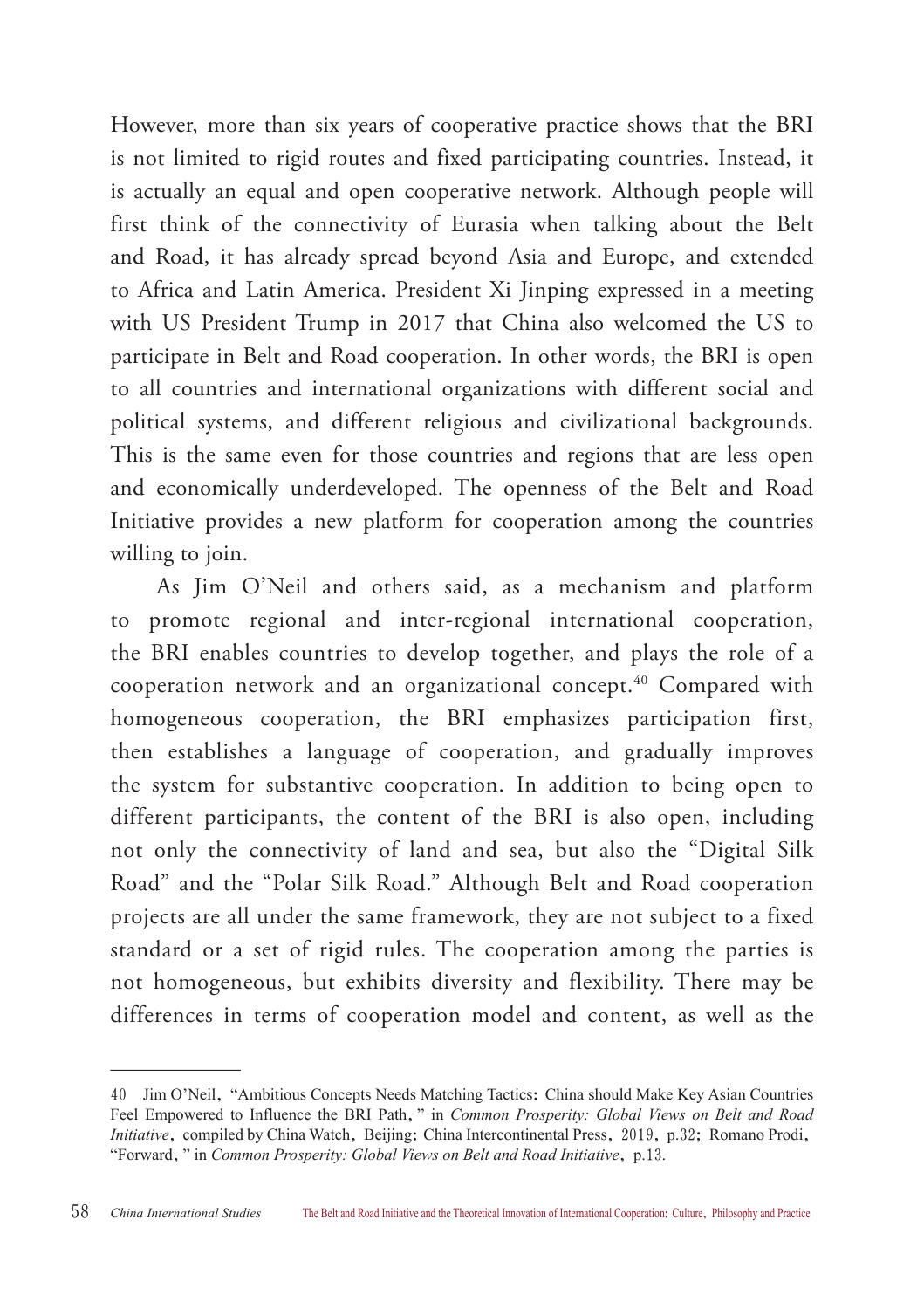way of cooperation. According to Kerry Brown, the implementation of Belt and Road projects does not follow a fixed model and has sufficient flexibility.<sup>41</sup> Unlike the strong institutionalism in which all actors must abide by the same rules, the implementation, cooperation patterns, and cooperation areas of the Belt and Road Initiative are specifically agreed upon by the consensus of all parties to the cooperation, and it is a process in which participating countries resolve problems through consultation. In this case, it is not only a powerful system for promoting cooperation, but also a system with flexible design. The cooperation, which can be continually and flexibly adjusted in the process, avoids the rigid restraints of strong institutionalism. Sometimes, cooperation is virtual and intentional at first, but then gradually becomes more substantial. The cooperation patterns can also be flexible and multidimensional. It can be bilateral or trilateral cooperation, or even take the form of one policy for one country, taking full consideration of local conditions, wishes and capabilities.

Second, the BRI emphasizes equal cooperation. Although different countries have different needs, they can all participate on an equal basis regardless of their sizes and economic power. This is also influenced by Chinese cultural traditions as well as diplomatic practices and experiences. As early as the founding of the People's Republic of China, Chairman Mao Zedong emphasized that countries big and small alike should treat each other equally.<sup>42</sup> When talking about foreign policies and tasks, Premier Zhou Enlai also stressed patriotism and opposed cosmopolitanism, indicating that China's internationalism is opposed to the exploitation of small countries by great powers, and all countries should be independent and equal.<sup>43</sup> Equality and mutual benefit have also become an important part of the Five Principles of Peaceful Coexistence.

<sup>41</sup> Kerry Brown, "Looking for the 'China Model,'" in *Common Prosperity: Global Views on Belt and Road Initiative,* p.47.

<sup>42</sup> *Selected Works of Mao Zedong on Diplomacy*, Central Party Literature Press & World Affairs Press, 2011, p.334.

<sup>43</sup> *Selected Works of Zhou Enlai on Diplomacy*, Central Party Literature Press, 2000, p.55.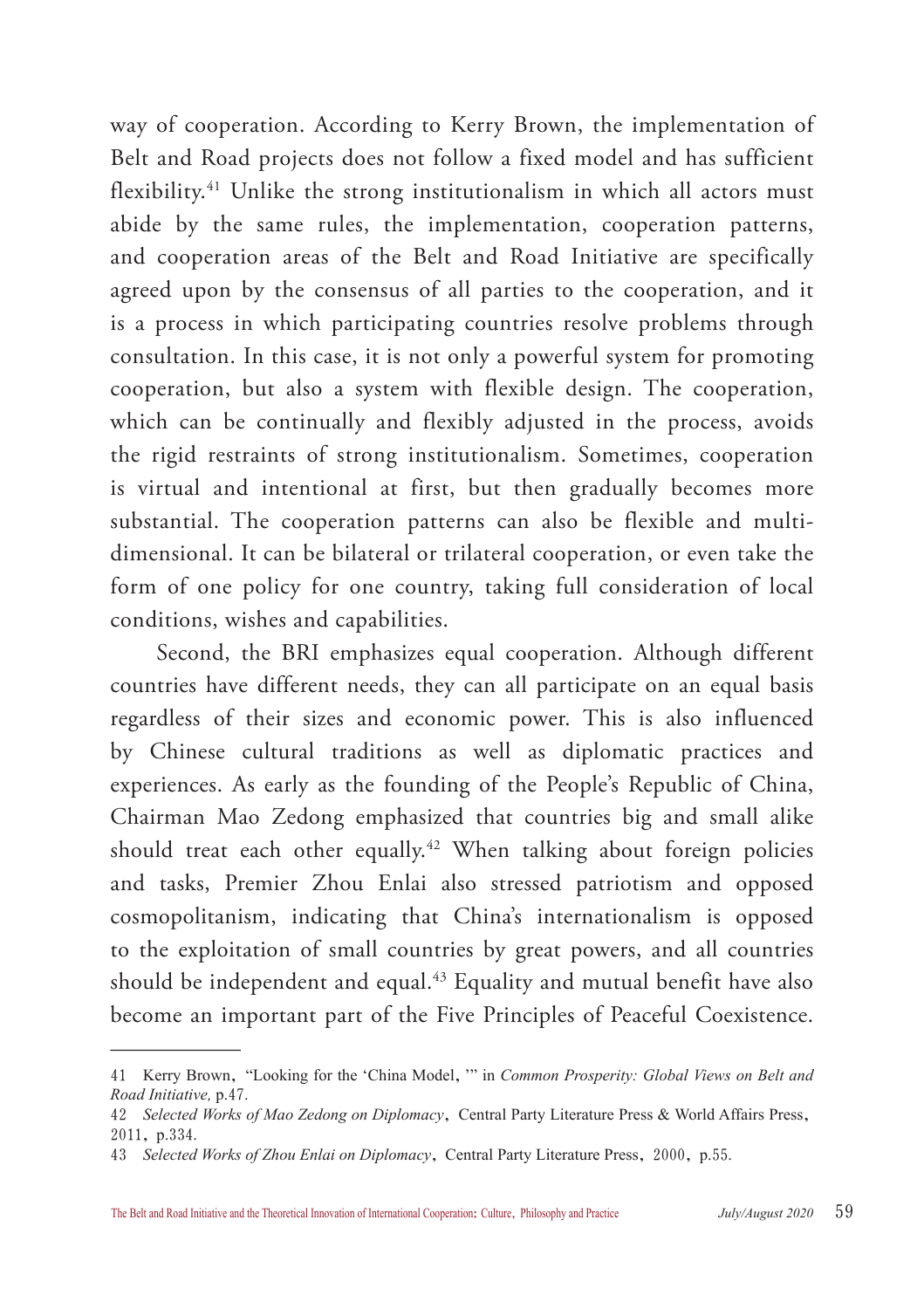While China witnessed its national strength greatly enhanced and has become an influential power after its reform and opening-up, it has always advocated the democratization of international relations, and stressed that there is no distinction of high and low among all the countries in the world, as all countries are equal whether they are big or small, strong or weak. However, the focus of Western international relations theories has been on large and powerful countries when studying cooperation, while small countries are sadly neglected. For example, Duncan Snidal believes that powerful countries have the opportunity to change the specific content of international regimes and are more capable of promoting a multilateral cooperation pattern, whereas small countries are only passive recipients of the pressure exerted by the hegemonic countries.<sup>44</sup> Belt and Road cooperation is different in this regard. In practice, it helps bridge the gap between developed and developing nations, large and small countries, and treats them as equal participants. At the first China International Import Expo held in Shanghai in 2018, participants included not only enterprises and companies from developed countries, but also from less developed states. China also waived related fees for participants from less developed countries in order to give them equal opportunities to benefit from the huge Chinese market. In this sense, the BRI is more of an important public good and platform for cooperation. Under this framework, countries can conduct a diverse array of cooperation through the principle of extensive consultation, joint contribution, and shared benefits. Each participating country can give full play to its own advantages and tap the potential for cooperation. At the regional level, such cooperation can narrow the development gap between countries and achieve common development.

#### Going beyond result-oriented cooperation

The Belt and Road cooperation is an example of progressive

<sup>44</sup> Karolina M. Milewicz and Duncan Snidal, "Cooperation by Treaty: The Role of Multilateral Powers," *International Organization*, Vol.70, No.4, 2016, pp.823-844.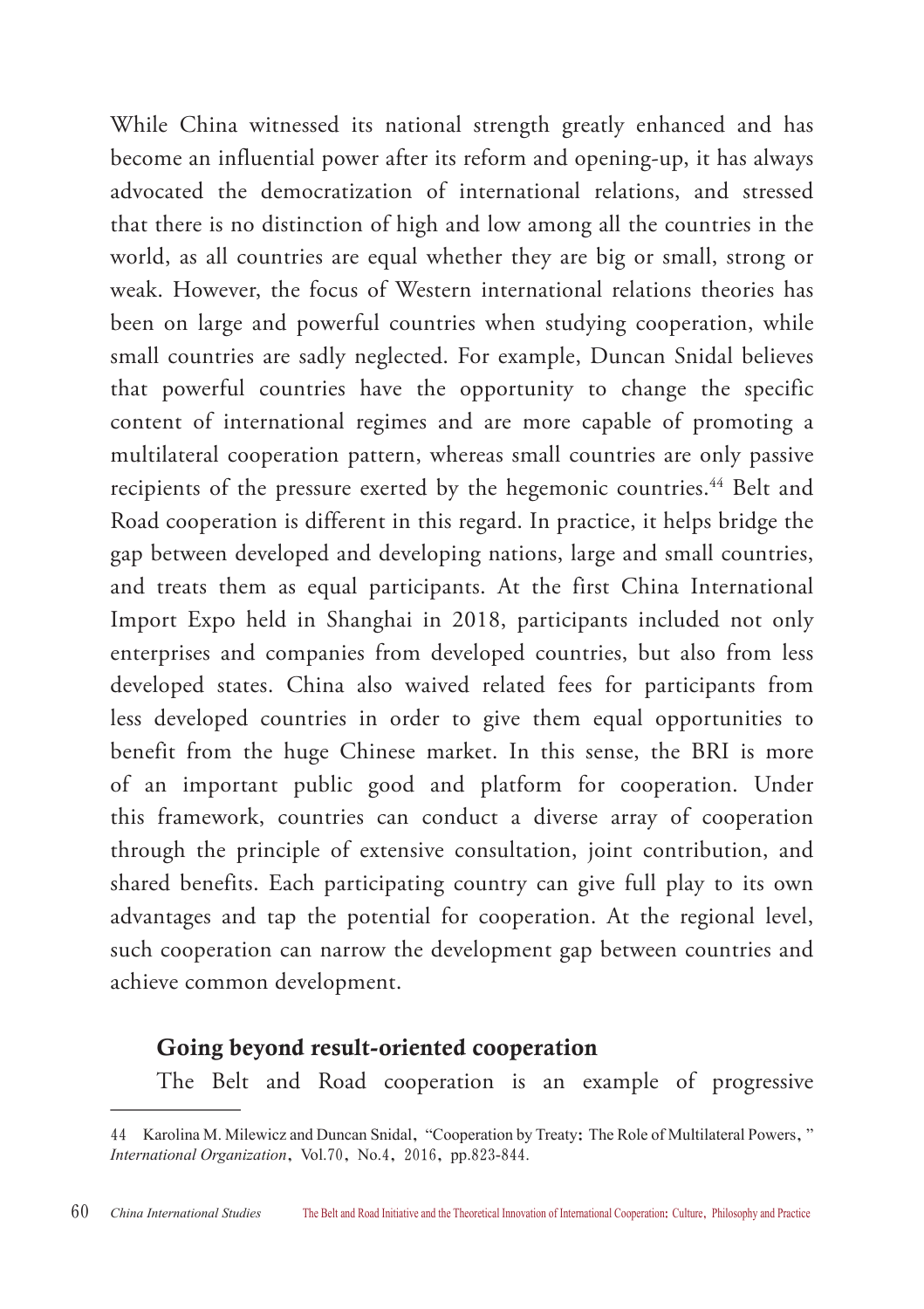cooperation that is both process- and result-oriented, overcoming the limits of simple result-oriented cooperation. Most of the existing forms of international cooperation, except for constructivism, are result-oriented and simply ignore process. When it comes to cooperation, it mainly adopts rationalism, paying attention to calculating costs and benefits. Neorealism emphasizes relative benefits, while neoliberalism emphasizes absolute benefits. At the same time, while stressing absolute benefits, neorealism also highlights the role of regimes in promoting international cooperation, that is, noting that regimes can increase transparency, reduce deception during interactions, and make the outcome of cooperation more predictable. In fact, it is cooperation with a predetermined outcome. Arthur A. Stein analyzes the cooperation theory of realism and neoliberal institutionalism from the perspective of rational choice, and argues that what the two share in common is that they both consider cooperation as a goal-oriented state interaction. He proposed a collaborative strategic interaction model of international cooperation based on game theory.<sup>45</sup> Bruce Bueno de Mesquita believes that before the interaction, the state will first draw up a tree diagram that manifests the logic of cooperation. By analyzing the specific behaviors and information of the partners, different cooperation path alternatives are generated. The state will choose the best cooperative behavior by sorting the selections in terms of costs and benefits.46

The Belt and Road practice shows that the outcome of cooperation is not completely predetermined; instead, it first establishes a general cooperation framework, proposes a cooperation concept, and creates a cooperative atmosphere. Specific cooperation can be continuously adjusted, improved, and even innovated under the broader cooperation framework. In fact, the cooperation process itself plays an important role, which

<sup>45</sup> Arthur A. Stein, *Why Nations Cooperate: Circumstance and Choice in International Relations*, Ithaca: Cornell University Press, 1993, pp.1-10.

<sup>46</sup> Bruce Bueno de Mesquita, "Negotiation in International Politics," *Conflict Management and Peace Science*, Vol.21, No.3, 2004, pp.155-158.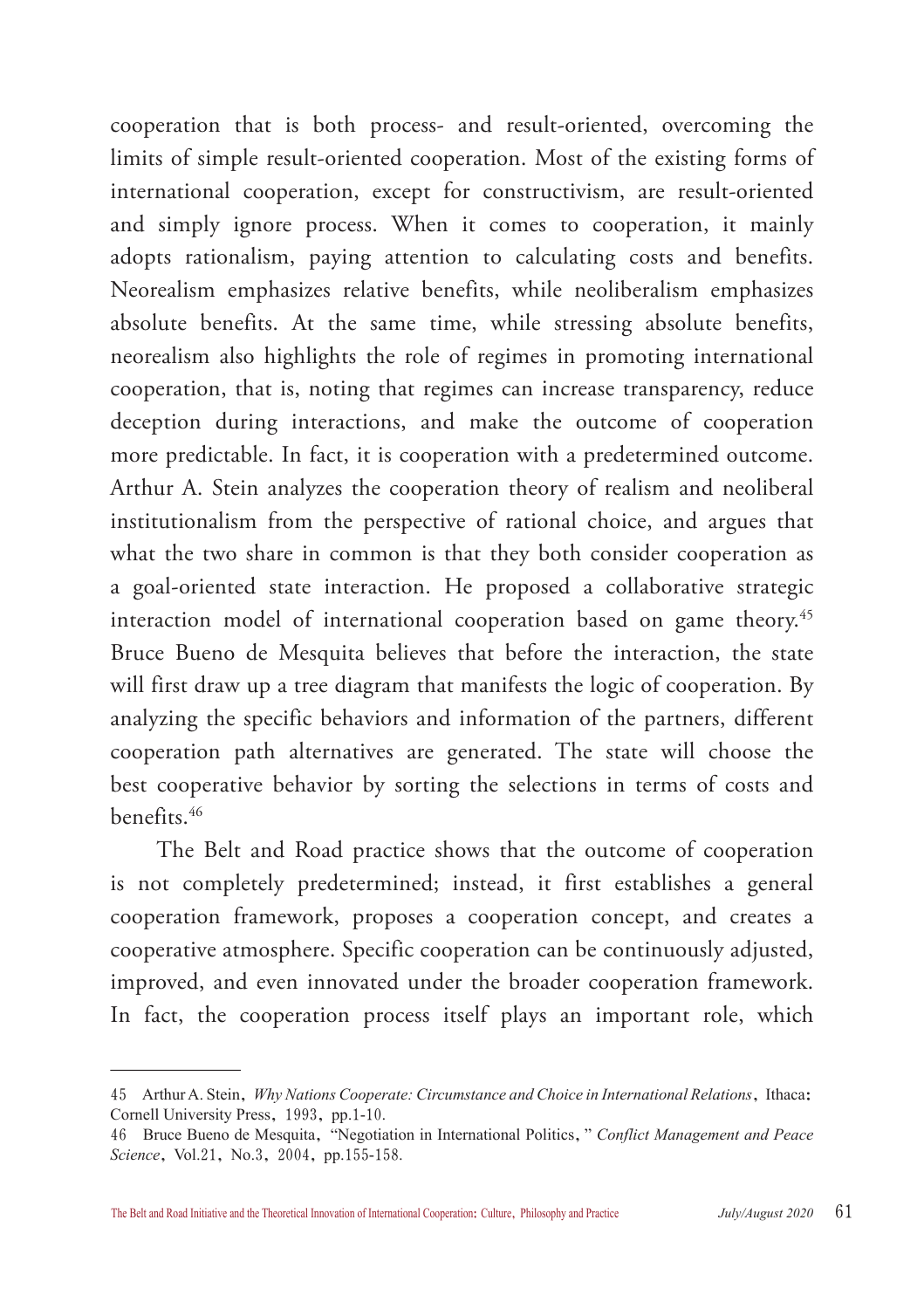not only maintains the cooperation, but also gradually shapes mutual perceptions and common interests, and even changes preferences. This approach is also based on Chinese cultural traditions, which emphasizes the flexibility, as well as the change, transformation, and connection of things. The Chinese culture believes as a basic law that things change and transform into each other in the process of development.

Some scholars in the West have also paid attention to the importance of cooperation process. For example, James A. Caporaso argues that cooperation cannot be portrayed simply as a game of strategic interaction, although inter-state behavior in this dimension does exist. Instead, research on cooperation models should shift the focus from the strategic interaction of given utility to such dimensions as debate, communication, persuasion, and ethics. International cooperation is like a game, in which nation-states argue, consult, defend, and transmit signals at the same time.<sup>47</sup> Andrew H. Kydd takes inter-state dialogue as the first step in forming cooperative relations, pointing out that trust comes from communication, while communication and understanding strengthens partnership and turn "the prisoner's dilemma" into a game of guaranteed results. Full communication improves the authenticity of information and maintains the legitimacy of the revenue distribution.<sup>48</sup>

The Belt and Road cooperation is a typical progressive cooperation. Since its introduction, the BRI has also undergone a process of gradual improvement, from concept to action and from vision to reality, adhering to open, green, and clean development and striving to achieve high standards, benefit people's livelihood and fulfill high-quality and sustainable development in joint construction. In this sense, the Belt and Road cooperation is also a learning process, a process of building consensus among participating countries. In the process of

<sup>47</sup> James A. Caporaso, *International Relations Theory and Multilateralism: The Search for Foundations in Multilateralism Matters*, New York: Columbia University Press,1993, p.88.

<sup>48</sup> Andrew H. Kydd, *Trust and Mistrust in International Relations*, New Jersey: Princeton University Press, 2005.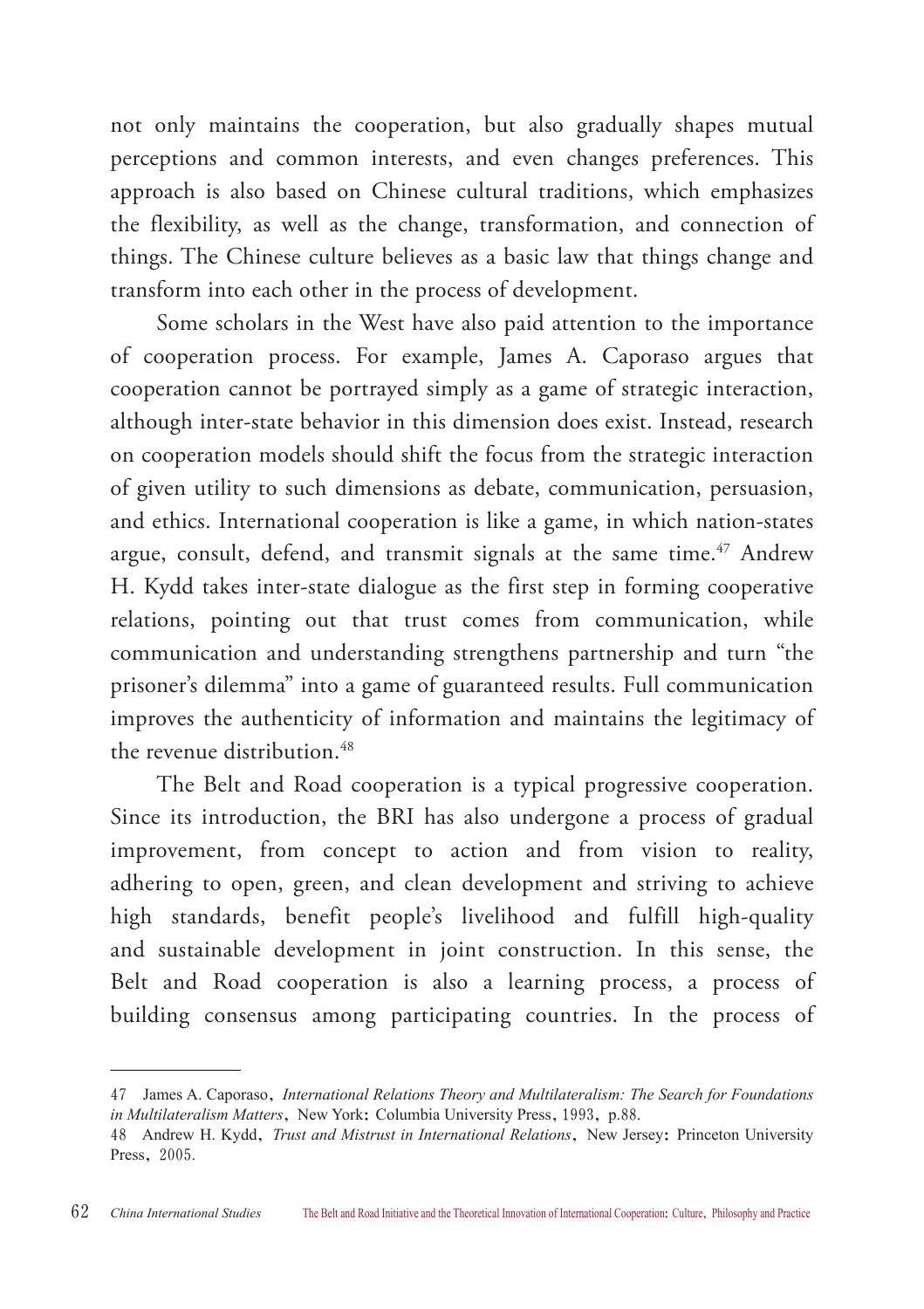implementation, it fully demonstrates the characteristics of diversity and flexibility, and provides opportunities for further elaboration on the international cooperation theory.

## Promoting multi-dimensional cooperation through connectivity

The Belt and Road cooperation has broken the boundaries of simple "spillover" cooperation and highlighted multi-dimensional cooperation through connectivity. When it comes to specific areas of cooperation, traditional Western international relations theories mainly explain international cooperation from the perspective of functionalism and neofunctionalism. Cooperation starts from specific areas and then gradually spills over into other areas. Thomas Diez has done a lot of research on cooperation within the European Union in his book European Integration Theory. According to Diez, community cooperation was originally developed in order to complete specific functional tasks. The initial cooperation realized specific functions of economic and trade development, strengthened the recognition of common interests, and constructed mutual trust, thus producing a spillover effect. The spillover of cooperation from a specific field to other issues in political and security areas has increased political mutual trust between countries and strengthened the degree of interdependence within the community.<sup>49</sup> As people are familiar with, intra-regional cooperation in Europe first started in the coal and steel field, then spilled over into unified currency, a common market, and even common security.

The Belt and Road cooperation does not follow such a path. It reflects a lot of Chinese ideas and Chinese experience, the first being the emphasis of connectivity. As Chinese medicine believes, connectivity is the foundation of health. Likewise, China's development also started from connectivity. Since the beginning of reform and opening-up, China has been consistently practicing the idea of "building roads first to

<sup>49</sup> Thomas Diez, *European Integration Theory*, Oxford: Oxford University Press, 2009.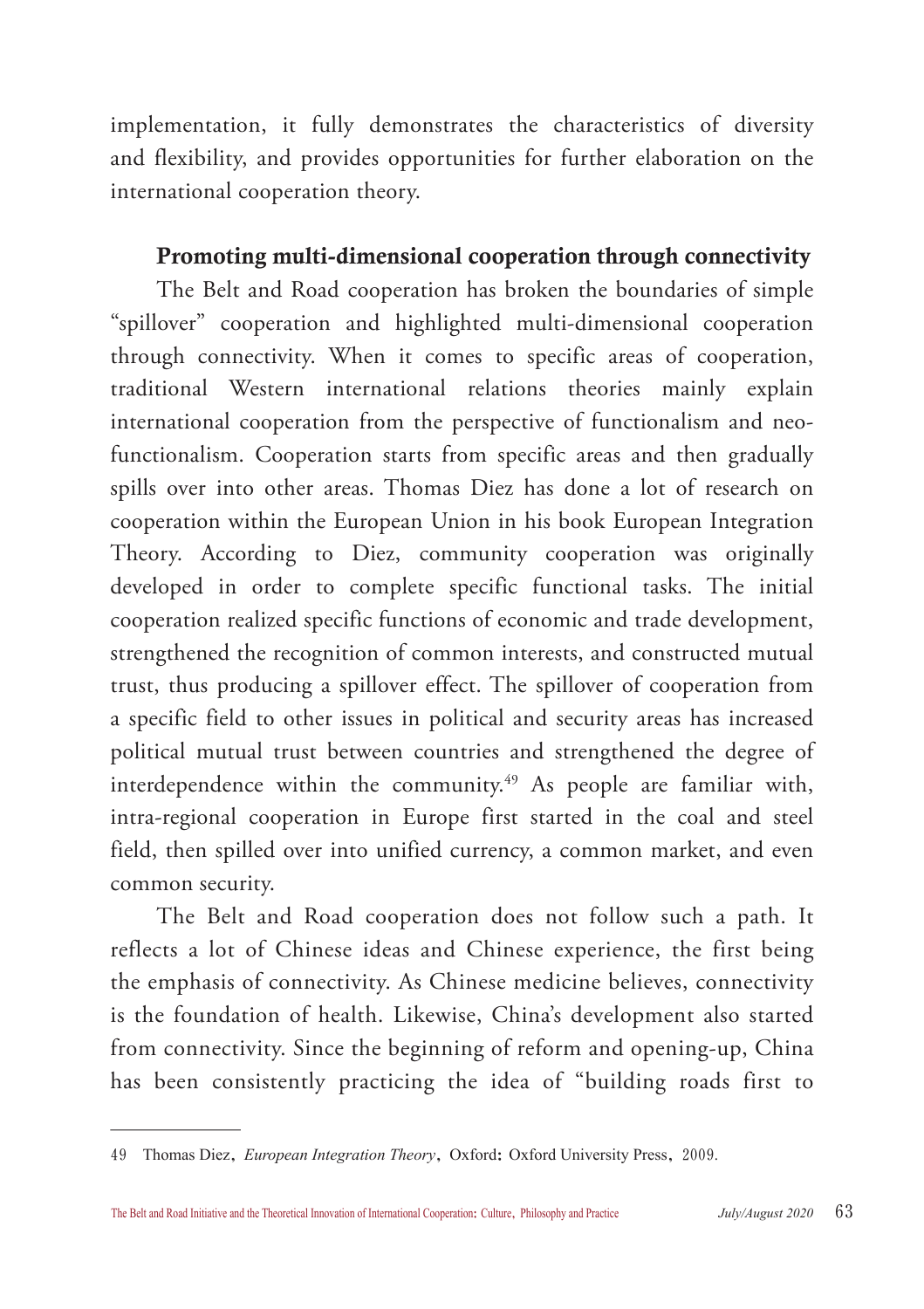become rich." Today, the different regions of China have been connected by a dense highway and railway network, and China's high-speed rail mileage alone accounts for one-third of the world's total. Connectivity has played an important role in China's development in the past 40 years. From an international perspective, backward infrastructure in many countries and regions often hinders development. In Africa, you have to transfer in the north for a flight from the continent's southeast to the southwest. There is no direct north-south and east-west transit in Africa. Such weakness of connectivity is also the case in Southeast Asia and Latin America.

The Belt and Road Initiative is promoting connectivity to facilitate cooperation in various fields, tap the potential of all parties, generate new momentum for cooperation, stimulate new areas of cooperation, and establish new cooperation standards. Among the BRI's five major goals to promote "policy coordination, facilities connectivity, unimpeded trade, financial integration, and people-to-people bonds," the first and foremost is to establish shared transportation lines, in order to strengthen connectivity and partially solve the problem of fragmentation, and achieve better circulation of commodities and connection of markets. In fact, the five major goals that address the different dimensions of connectivity can integrate different regions of the world with their combined force.

Promoting development and cooperation through connectivity is also part of the Chinese experience in its reform and opening-up. Connectivity not only promotes China's domestic development, but more importantly, it gradually changes people's lifestyles and their concepts of time and space. Similarly, connectivity under the Belt and Road framework will also play its proper role in promoting international cooperation and development. The six-year practice of the BRI has also drawn the attention of the academic community to connectivity, and has led to increased study of different versions of connectivity in different regions, such as those in Europe and Africa and in maritime, Arctic, and cyber areas. Obviously, connectivity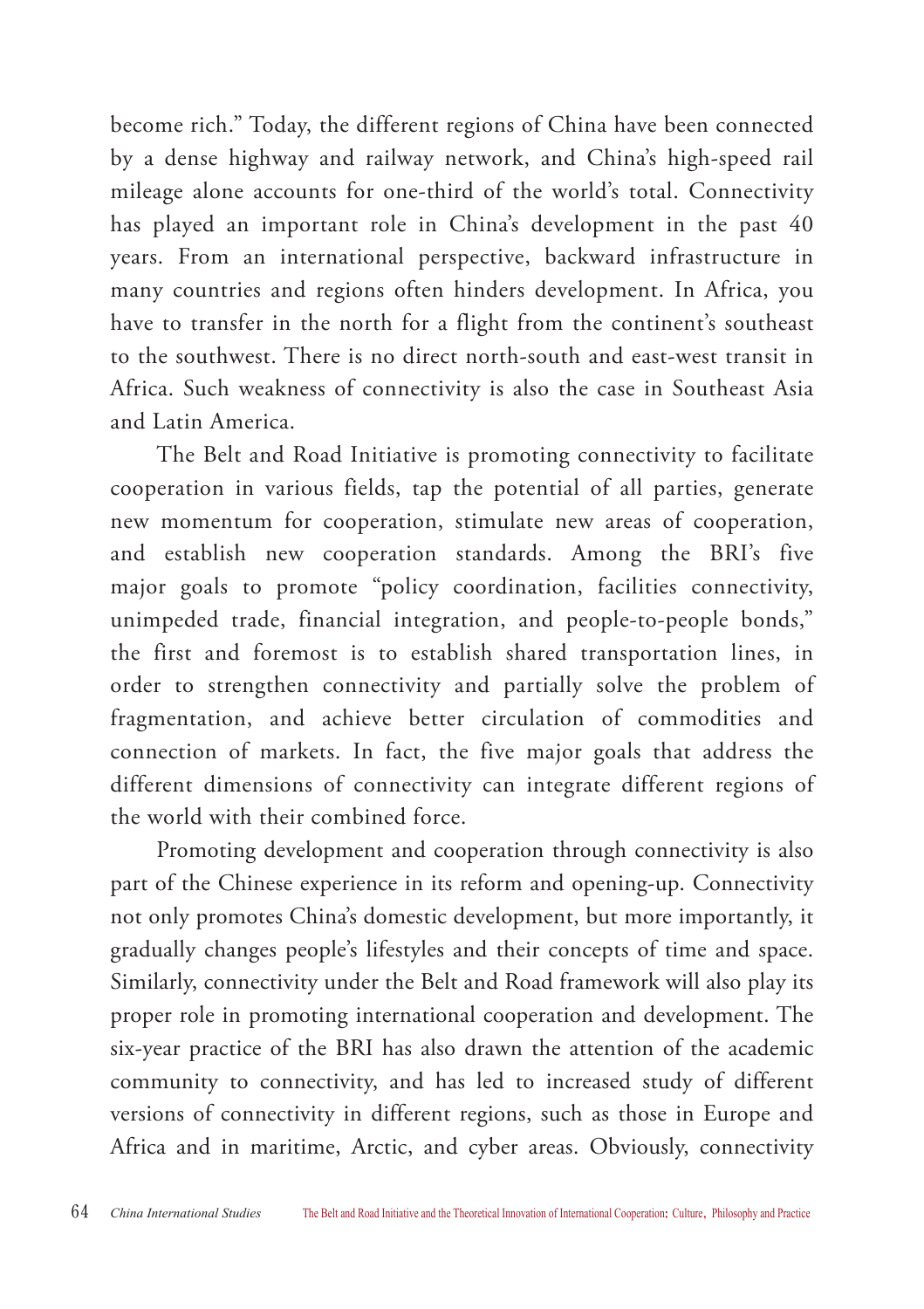cooperation will continue to be an important core concept of the studies on international cooperation.

### Overcoming unilateral interests

The Belt and Road cooperation prioritizes common interests over traditional unilateral interests and highlights development cooperation. Traditional international relations theories discuss absolute benefits and relative interests when measuring cooperation interests. Neorealism mainly emphasizes relative gains. If the relative gains are small, the actors will refuse to cooperate even if the absolute gains are large. Neoliberalism, on the other hand, values absolute gains. As long as cooperation can bring benefits, actors will still rationally choose to cooperate. In fact, under these theoretical perspectives, the interests are fixed and predetermined.

However, the practice of Belt and Road cooperation shows that its focus is precisely that of shaping common interests in the process of cooperation. For example, participating countries shape common interests by jointly promoting development, thereby driving development cooperation in multiple fields. Over the past four decades, China has been the most successful and experienced country in the world in the field of development. Since reform and opening-up, China has successfully lifted 830 million people out of poverty, and has contributed 70 percent of global poverty reduction. The focus of Belt and Road cooperation is to promote cooperation through development. As President Xi Jinping emphasized in his speech at the first Belt and Road Forum for International Cooperation in 2017, "Development holds the master key to solving all problems. In pursuing the BRI, we should focus on the fundamental issue of development, release the growth potential of various countries, and achieve economic integration and interconnected development and deliver benefits to all."50 Therefore, development is the core of Belt and Road

<sup>50</sup> "Full Text of President Xi's Speech at Opening of Belt and Road Forum," May 14, 2017, http://english. qstheory.cn/2017-05/15/c\_1120973669.htm.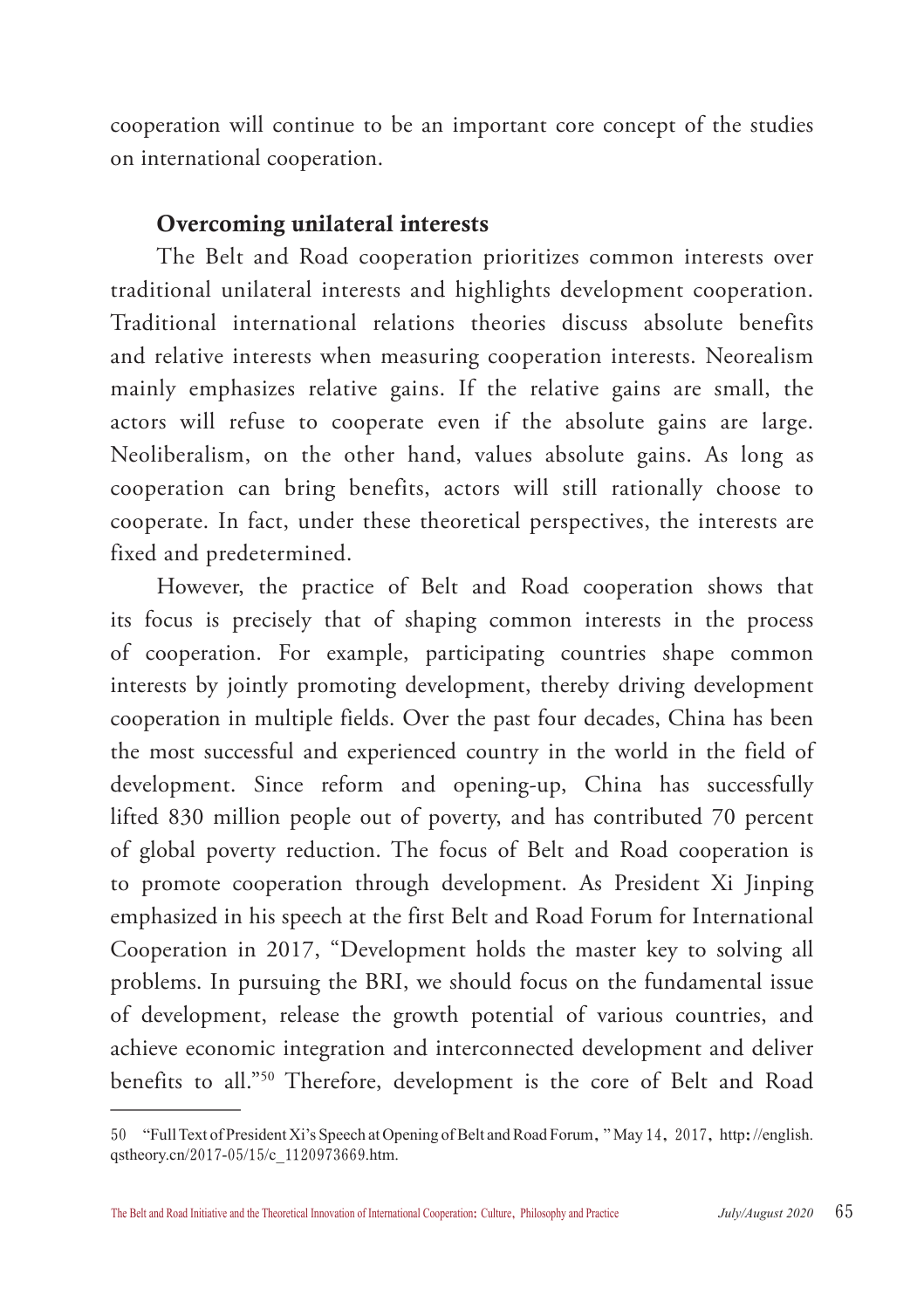cooperation.

China hopes to share its development philosophy and experience with other countries through the BRI. China's contribution to global inclusive development is not only reflected in its own development achievements, but more importantly, it demonstrates China's responsibility as the largest developing country in promoting the global development agenda and global development cooperation. China's cooperation philosophy of equality, inclusiveness, openness, and seeking win-win outcomes has promoted global inclusive development through a series of bilateral and multilateral platforms. During the G20 Hangzhou summit in 2016, development was put on the global governance agenda for the first time. This is a unique way for China to improve global governance.<sup>51</sup> The Belt and Road Initiative is actually a mechanism for participating countries to benefit from China's development achievements. Each participating country can align its strategy with that of China's according to its own development needs. According to statistics from the World Bank, there are 19 countries with low- and middle-income levels along the Belt and Road with a total population of 2.4 billion, which accounts for 82 percent of the world's total population living at this level of development. The added value of their manufacturing industries accounts for an average of 14.8 percent of their GDP.52 If the Belt and Road can promote the development of these countries and turn them into middle-income countries, the overall development landscape of the world will definitely change. If this can come true, the Belt and Road will also make a tremendous contribution to the achievement of the Sustainable Development Goals set in the United Nations' 2030 Agenda, which could not be achieved in the past through globalization and various cooperation mechanisms.

<sup>51</sup> Xi Jinping, "A New Starting Point for China's Development, A New Blueprint for Global Growth: Keynote Speech at the Opening Ceremony of the Business 20 Summit," September 3, 2016, http://english. qstheory.cn/2016-12/20/c\_1120052535.htm.

<sup>52</sup> Zhong Feiteng, "The Belt and Road Initiative, New Globalization and Major-Power Relations," *Foreign Affairs Review*, No.3, 2017, p.6.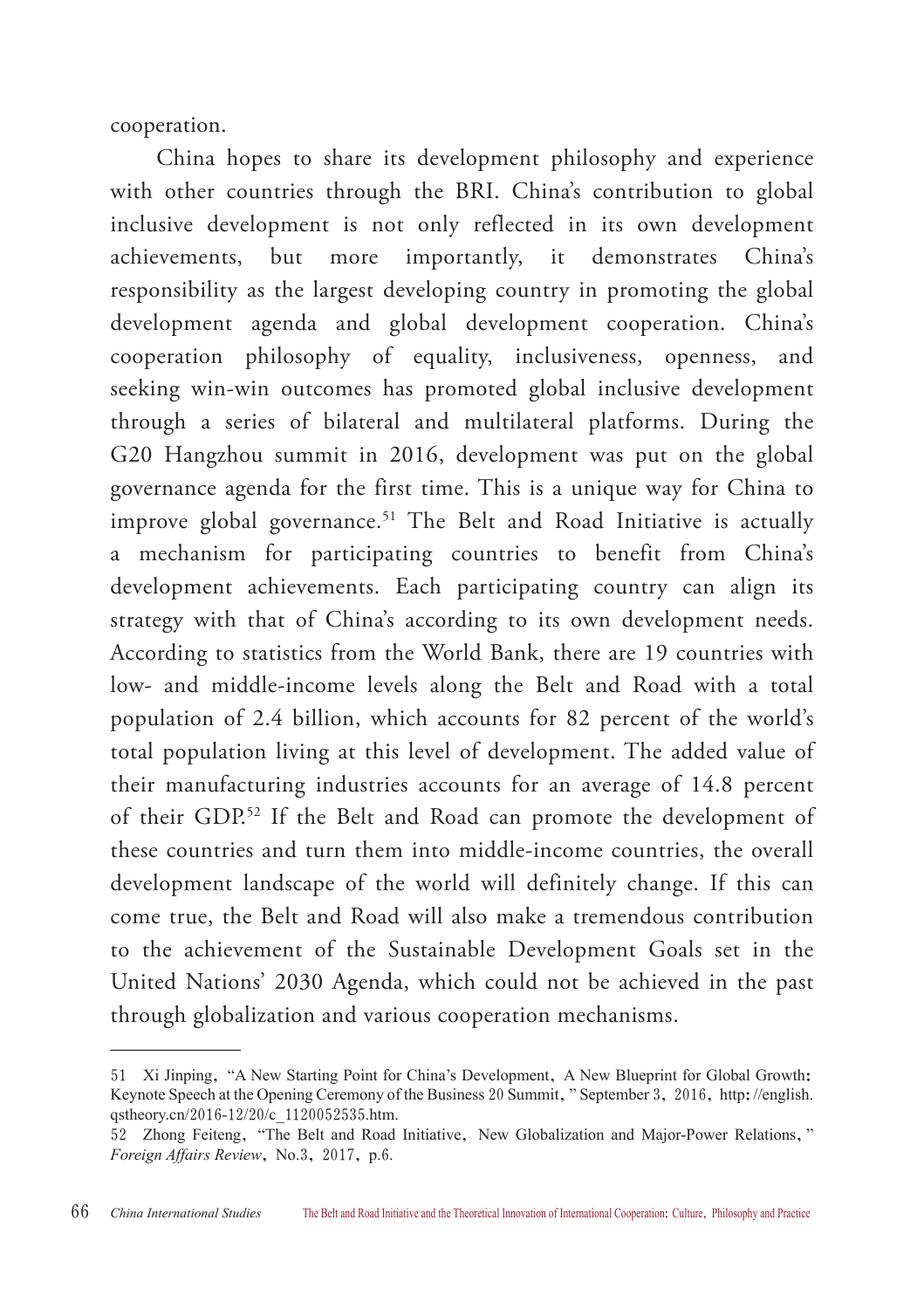#### Combining long-term and short-term cooperation

The Belt and Road cooperation is a combination of long-term and short-term cooperation. Chinese culture puts collectivism first and values holistic and long-term thinking. It usually views issues and global trends from a holistic perspective rather than from the perspective of narrow selfinterests. This is also reflected in China's policies. For example, the Chinese government formulates long-term goals or plans, such as five-year plans for national economic and social development, the three-step development strategy, and the "two centenary goals." After the goal is determined, relevant policies will be formulated and appropriate measures be taken. Similarly, China's foreign policy often emphasizes going with the trend of the times and adheres to long-term systematic thinking. In practice, before taking specific measures, it always analyzes the overall situation regarding nations and the world at large. For instance, in the 1980s, Deng Xiaoping made a new judgment that peace and development were the two major themes in the world at the time, and that a timely adjustment of foreign policy was needed to create a favorable external environment for China's reform and opening-up. In addition, China is also relatively adept at integrating different forces in order to form a holistic concept and promote various relations under the overall framework. For example, in recent years, China and Central and Eastern European countries have created a "16+1" mechanism,<sup>53</sup> set up the Forum on China-Africa Cooperation with African countries, and established the Lancang-Mekong Cooperation mechanism with some Southeast Asian countries. The thinking preference also leads the Belt and Road cooperation to stress its long-term and holistic nature, and sometimes even ignore or sacrifice short-term gains for the sake of this. For example, some projects may not be very profitable in the short term, but cooperation nevertheless continues. The focus of the Belt and Road cooperation is to establish a macro-language of cooperation before

<sup>53</sup> In 2019, with the participation of Greece, the "16+1" mechanism developed into the "17+1" mechanism.